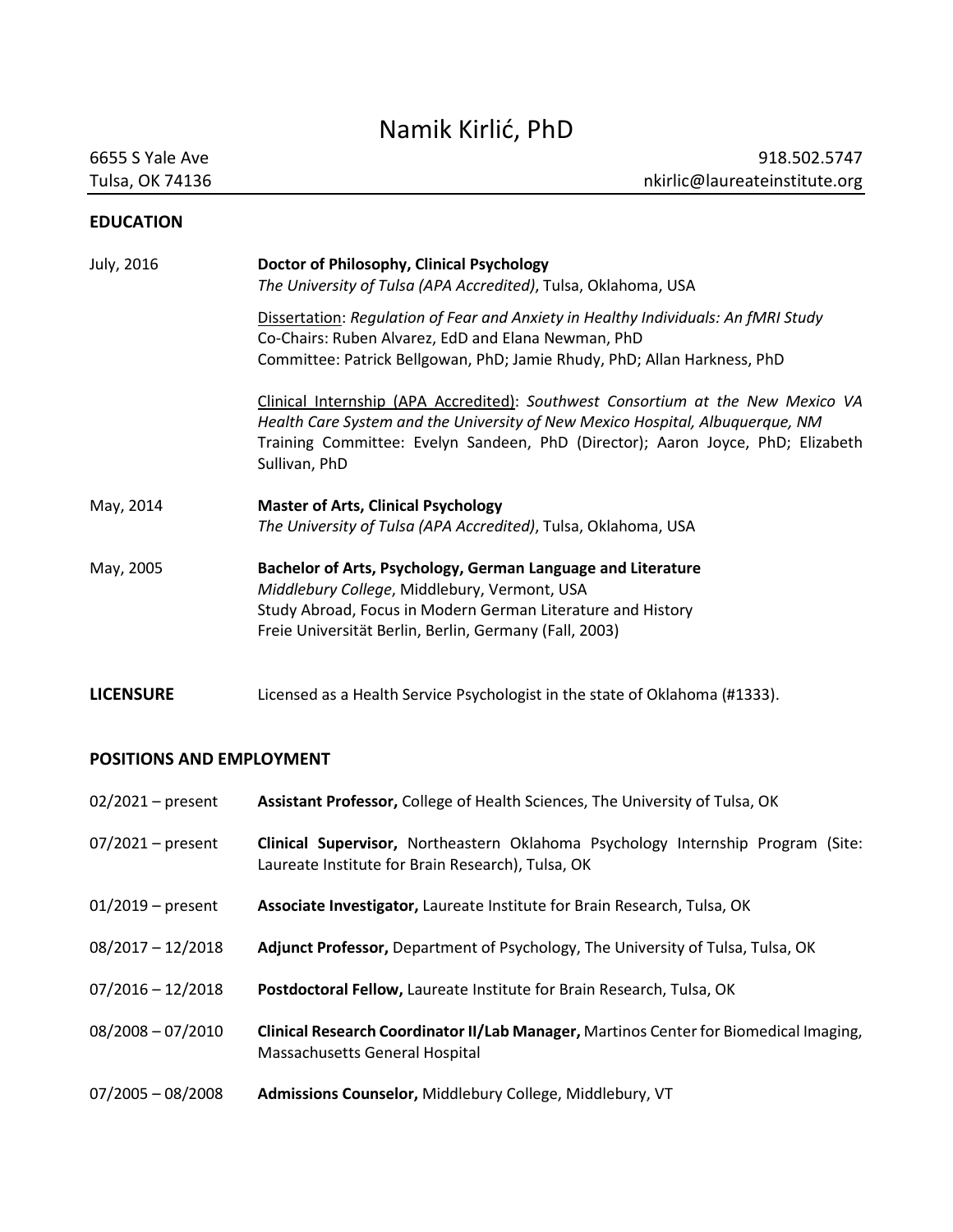#### **AWARDS AND HONORS**

| Alies Muskin Career Development Leadership Program Award - Basic Neuroscience        |
|--------------------------------------------------------------------------------------|
|                                                                                      |
| Chair, Student Section; Ex-officio Member of the Board of Directors, International   |
|                                                                                      |
| Student Research Grant, Office of Research and Sponsored Programs, The University of |
|                                                                                      |
|                                                                                      |
|                                                                                      |
|                                                                                      |
|                                                                                      |
|                                                                                      |
|                                                                                      |
|                                                                                      |

#### **EDITORSHIP EXPERIENCE**

| $2019$ – present | <b>Consulting Editor, Adversity and Resilience Science: Journal of Research and Practice</b> |
|------------------|----------------------------------------------------------------------------------------------|
| $2013$ – present | <b>Editorial Board, European Journal of Psychotraumatology</b>                               |

#### **RESEARCH GRANTS**

#### **Current**

National Institute of General Medical Services (NIGMS), Laureate Institute for Brain Research Center for Neuroscience-based Mental Health Assessment and Prediction (Paulus: 5P20GM121312) *Neurofeedback Augmented Mindfulness Training for Resilience in Early Life* Total Costs: \$709,102 Role: Project PI

Completed (2018-2019)

National Institute of General Medical Services (NIGMS), Oklahoma State University Center for Integrative Research on Childhood Adversity (Hays-Grudo: 5P20GM109097) *Effect of Mindfulness on Biological Processes Disrupted by Early Life Stress* Total Costs: \$50,000 Role: Pilot Project PI

#### Pending

National Institute for Mental Health (R33)

Title: *Target Engagement and Clinical Symptom Change with a FAAH Inhibitor for Posttraumatic Stress Disorder* The goal of this randomized double-blind study is to examine anxiolytic effect of inhibitors of fatty acid amide hydrolase (FAAHi) on neural circuits underlying affective processing and fear learning in patients with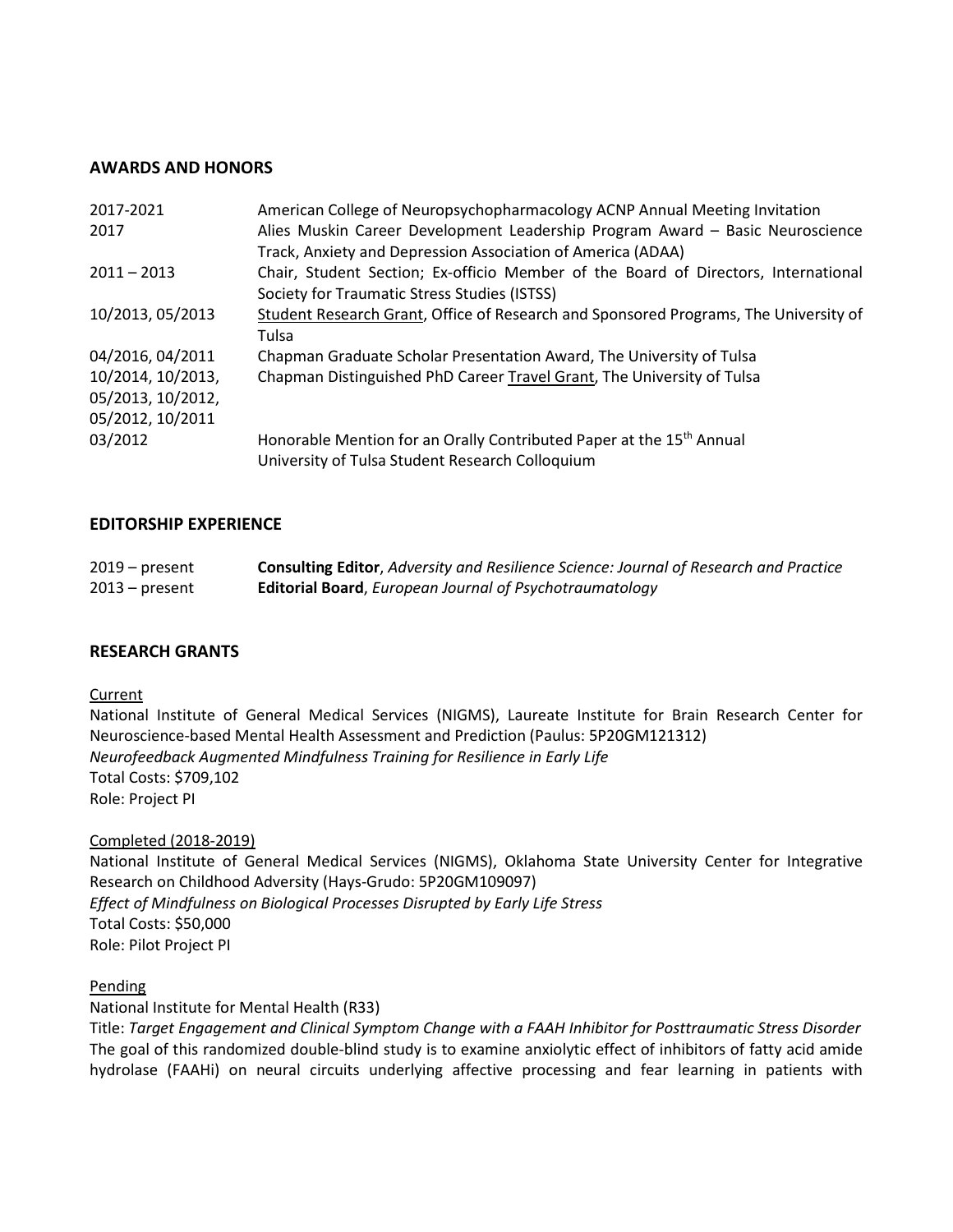posttraumatic stress disorder. Participant recruitment and data collection will be complete at two sites, UCSD (PI: Stein) and LIBR (PI: Paulus). Funds: \$1,397,855 Role: Co-I

National Center for Complementary and Integrative Health (R21 AT011809-01) Title: *The Effect of Neurofeedback Augmented Mindfulness Training on Self-Referential Processing in Youth with Internalizing Disorders* This longitudinal study examines the effect of neurofeedback augments mindfulness training on circuitry underlying self-referential processing in adolescents with depression and anxiety. The grant was reviewed with the impact score of 40 in the Fall of 2021. Funds: \$463,184

Role: PI

## **RESEARCH TRAINING**

| $07/2016 - 12/2018$ | Fellow, Laureate Institute for Brain Research, Tulsa, OK<br>Supervisor: Robin Aupperle, PhD<br>Focus: Neurobiological and psychological studies of emotional, cognitive, and<br>behavioral consequence of trauma and anxiety, and treatment development.                                                                                                                                                                                    |
|---------------------|---------------------------------------------------------------------------------------------------------------------------------------------------------------------------------------------------------------------------------------------------------------------------------------------------------------------------------------------------------------------------------------------------------------------------------------------|
| $08/2011 - 7/2015$  | Doctoral Research Assistant, Laureate Institute for Brain Research, Tulsa, OK<br>Supervisor: Ruben Alvarez, EdD<br>Focus: Neuroimaging studies of emotion processing and pain modulation in anxiety and<br>mood disorders.                                                                                                                                                                                                                  |
| $11/2010 - 06/2012$ | Doctoral Research Assistant, Infant Development Environment and Lifestyle Study<br>(IDEAL), The University of Tulsa<br>Supervisors: Elana Newman, PhD<br>Focus: Cortisol reactivity in two-year-old children prenatally<br>exposed<br>to<br>methamphetamine.                                                                                                                                                                                |
| $10/2010 - 06/2014$ | Doctoral Research Assistant, Treatment and Assessment Center for Traumatic Stress<br>and Tulsa Institute of Trauma, Adversity and Injustice, The University of Tulsa<br>Supervisors: Elana Newman, PhD and Betty Pfefferbaum, MD, JD at University of<br>Oklahoma College of Medicine, Oklahoma City, OK<br>Focus: A meta-analytic review of the effectiveness of PTSD treatments in children<br>exposed to natural and man-made disasters. |
| 10/2010 - 08/2011   | Doctoral Research Assistant, Tulsa Institute of Trauma, Adversity and Injustice, The<br>University of Tulsa<br>Supervisor: Elana Newman, PhD<br>Focus: Trauma exposure, substance abuse, and parenting skills of women in an intensive<br>residential treatment for substance abuse.                                                                                                                                                        |
| $08/2008 - 06/2010$ | Clinical Research Coordinator II/Lab Manager, Martinos Center for Biomedical Imaging,<br>Massachusetts General Hospital                                                                                                                                                                                                                                                                                                                     |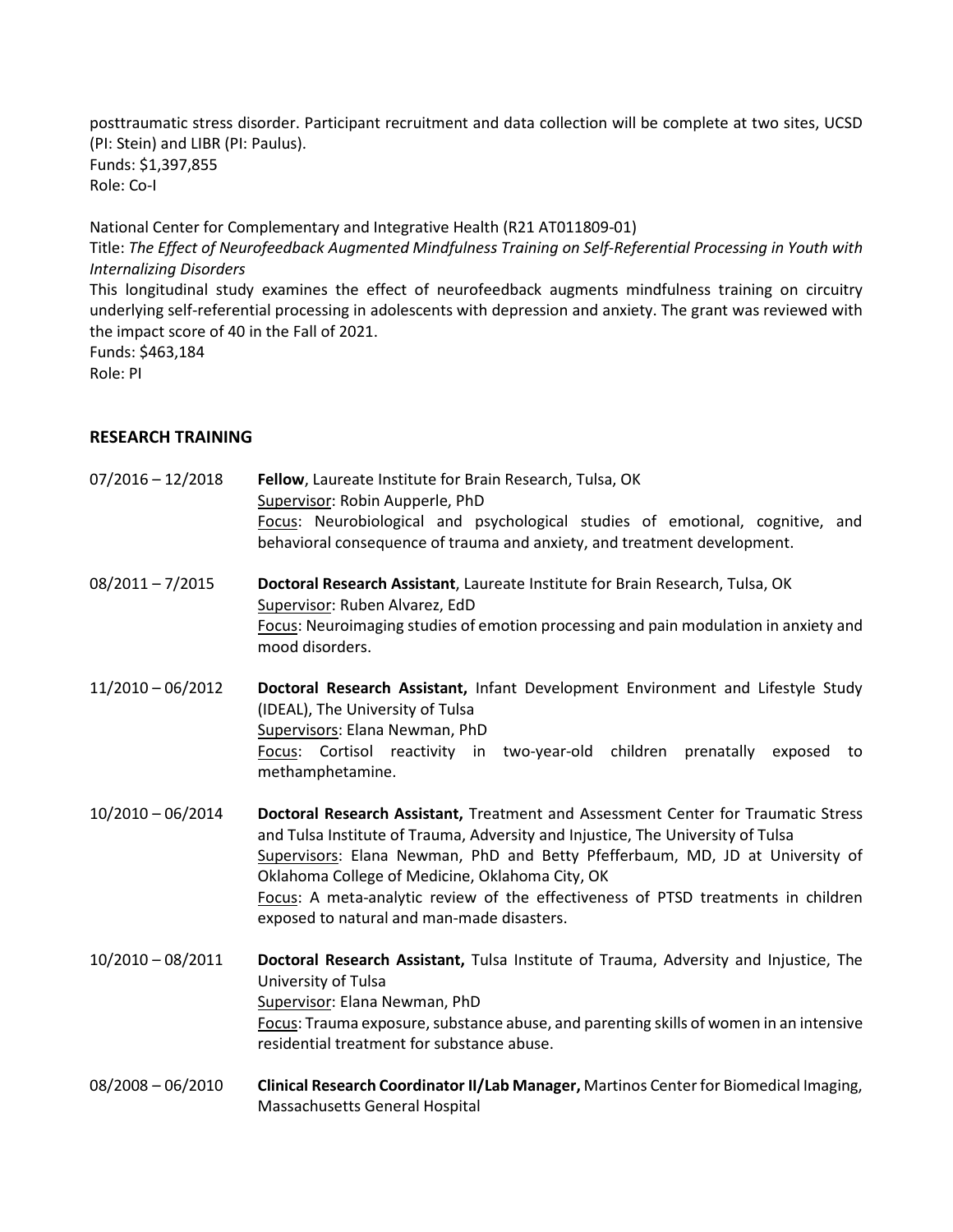Supervisor: Hans Breiter, MD, Anne Blood, PhD Focus: Neuroimaging of functional and structural brain differences among dystonic patients and healthy volunteers. A multidisciplinary experimental examination of brain reward circuitry among drug dependent and healthy volunteers.

08/2004 – 05/2005 **Senior Research Project,** Department of Psychology, Middlebury College Supervisor: Adela Langrock, PhD Focus: Effects of war and current stressors on psychological adjustment among 140 Bosnian young adults.

#### **CLINICAL TRAINING**

08/2016 – 12/2018 **Postdoctoral Psychotherapist**, Laureate Institute for Brain Research, Tulsa, OK. Supervisor: Robin Aupperle, PhD; Christopher Martell, PhD; Kate Wolitzky-Taylor, PhD Focus: Group outpatient psychotherapy with adults diagnosed with depression (i.e., behavioral activation) and generalized anxiety disorder (i.e., exposure therapy). Structured and semi-structured neuropsychological assessment. Training and supervision of undergraduate and graduate students, as well as a master's level clinician.

Supervisor: Robin Aupperle, PhD

Focus: Brief resiliency intervention (e.g., mindfulness) for incoming college freshman at the University of Tulsa designed to promote psychological well-being and academic success. Intervention training and supervision of undergraduate and graduate students.

07/2015 – 07/2016 **Psychology Intern**, **Doctoral Internship in Health Service Psychology,** Southwest Consortium at the New Mexico VA Health Care System (NMVAHC) and the University of New Mexico Hospital (UNMH), Albuquerque, NM

> Site: NMVAHC, Psychosocial Residential Rehabilitation Treatment Program Supervisor: Katherine Fox, PsyD

Focus: Residential individual and group evidence-based psychotherapy with Veterans presenting with a broad range of disorders, including PTSD, depression, bipolar disorder, substance abuse, psychosis, and personality disorders

Site: UNMH, Consultation and Liaison Service Supervisor: Janet Robinson, PhD

Focus: Psychiatric consultation and liaison service in a medical center on a range of cases, including coping with acute and chronic illness, delirium, dementia, psychosis, addiction and drug overdose, suicide attempts, pain, and psychological and physical (e.g., burn) trauma.

Site: NMVAHC, Suicide Prevention

Supervisor: Brenda Mayne, PhD

Focus: Outpatient individual and group evidence-based psychotherapy with Veterans recently hospitalized, or presenting with acute or chronic suicidality.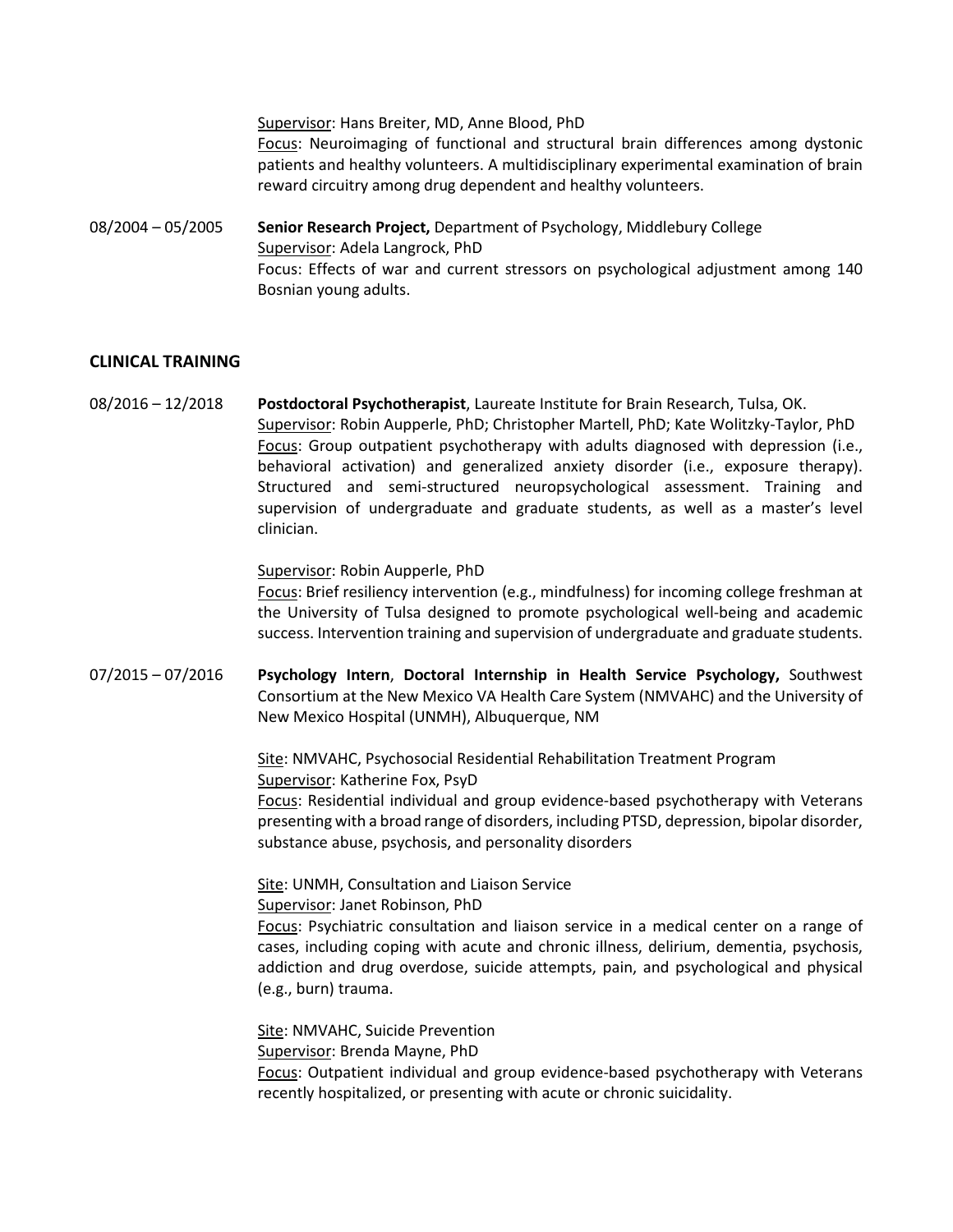|                     | Site: NMVAHC, Assessment Clinic<br>Supervisor: Joseph Sadek, PhD<br>Focus: Cognitive and psychological evaluation for organ transplant, and attention and<br>memory deficits.                                                                                                                                                                                                                              |
|---------------------|------------------------------------------------------------------------------------------------------------------------------------------------------------------------------------------------------------------------------------------------------------------------------------------------------------------------------------------------------------------------------------------------------------|
|                     | Site: NMVAHC, Psychotherapy Clinic<br>Supervisor: Ella Nye, PhD<br>Focus: Outpatient individual evidence-based psychotherapy on a complex, serious<br>mental illness case.                                                                                                                                                                                                                                 |
| $06/2014 - 5/2015$  | Pre-doctoral Therapist, Behavioral Health, Jack C. Montgomery VA, Muskogee, OK<br>Supervisor: River Smith, PhD<br>Focus: Assessment and individual and group treatment of PTSD and comorbid disorders.                                                                                                                                                                                                     |
| $05/2014 - 12/2014$ | Pre-doctoral Clinical Interviewer, Randomized Clinical Trial: Exposure, Relaxation, and<br>Rescripting Therapy (ERRT) for Nightmares, The University of Tulsa, Tulsa, OK<br>Supervisor: Joanne Davis, PhD<br>Focus: Assessment of PTSD, nightmares, and mood and substance use disorders in a<br>randomized clinical trial for the Exposure, Relaxation, and Rescripting Therapy (ERRT)<br>for Nightmares. |
| $01/2014 - 09/2014$ | Pre-doctoral Therapist, Domestic Violence Intervention Services, Tulsa, OK<br>Supervisor: Lori Gonzales, LPC<br>Focus: Assessment and treatment of mood, anxiety, and substance use disorders with<br>women exposed to domestic violence. Psychoeducational group treatment for male<br>perpetrators of domestic violence.                                                                                 |
| $07/2013 - 05/2014$ | Pre-doctoral Neuropsychometrician, Neuropsychological Services, Oklahoma City<br>Veterans Affairs Medical Center, Oklahoma City, OK<br>Supervisor: William Ruwe, PhD<br><b>Focus:</b> Comprehensive psychosocial and neuropsychological evaluation of Veterans<br>with cognitive, emotional, and behavioral complaints, including preparation of<br>integrated reports and feedback.                       |
| $06/2012 - 05/2013$ | Pre-doctoral Therapist, Behavioral Health, Indian Health Center, Tulsa, OK<br>Supervisor: Stephen Abernathy, PhD<br>Focus: Assessment and treatment of mood, anxiety, and substance use disorders among<br>American Indian adults and children.                                                                                                                                                            |
| $03/2012 - 05/2014$ | Pre-doctoral Clinical Interviewer, Laureate Institute for Brain Research, Tulsa, OK<br>Supervisor: Elana Newman, PhD<br>Focus: Assessment of PTSD in individuals participating in a study examining pain<br>modulation and emotion processing in anxiety and mood disorders using neuroimaging.                                                                                                            |
| $07/2011 - 05/2012$ | Pre-doctoral Therapist, Inpatient Unit, Behavioral Medicine, Jack C. Montgomery VA,<br>Muskogee, OK<br>Supervisor: Alyssa Rippy, PhD                                                                                                                                                                                                                                                                       |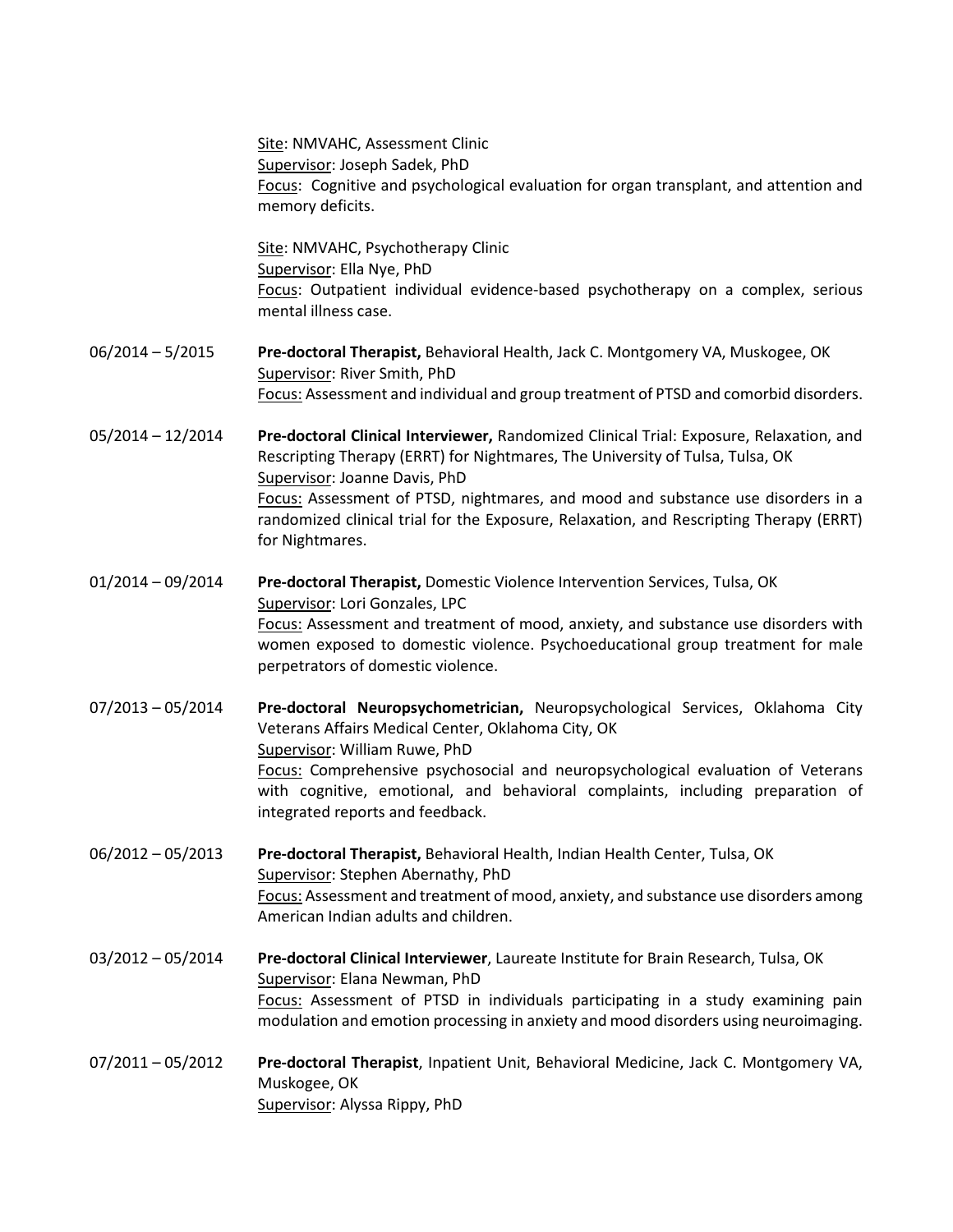Focus: Psychosocial assessments for newly admitted Veterans to the psychiatric inpatient unit. Individual behavioral management and group psychoeducational treatment.

08/2010 – 01/2012 **Pre-doctoral Neuropsychometrician**, Infant Development Environment and Lifestyle study (IDEAL), The University of Tulsa, Tulsa, OK Supervisor: Elana Newman, PhD Focus: Neuropsychological evaluation of 7.5 to 8 years old at risk children. 6/2004 – 8/2003 **Undergraduate Intern**, Penobscot Psychiatric Services, Orono, ME; Acton, MA**.**  Supervisor: Charles D. Hanson, MD

Focus: Brief mental status assessment of patients suffering from Alzheimer's dementia and psychotic disorders.

#### **MANUSCRIPTS UNDER REVIEW AND/OR IN PREPRINT**

- **Kirlic, N.**, Kuplicki, R., Touthang, J., Cohen, Z. P., Paulus, M., T1000 Investigators, & Aupperle, R. L. (under review). Behavioral and neural responses during fear conditioning and extinction in a large transdiagnostic sample. *NeuroImage: Clinical.*
- Akeman, E., Cannon, M.J., **Kirlic, N.**, Cosgrove, K. T., DeVille, D. C., McDermott, T. J., White, E. J., Cohen, Z. P., Paulus, M. P., Aupperle, R. L. (under review). Longitudinal examination of factors contributing to college student mental health during the COVID-19 pandemic. *Plos One.*
- White, E. J., Demouth, M. J., Nacke, M., **Kirlic, N.,** Kuplicki, R., Speckler, P. A., McDermott, T.J., DeVille, D. C., T1000 Investigators, Stewart, J. L., Lowe, J., Paulus, M. P., Aupperle, R. L. (under review). Neural processes underlying inhibitory control in American Indian peoples is associated with reduced mental health problems. *Journal of Abnormal Psychology.*
- Stewart, J. L., Burrows, K., Smith, R., Kuplicki, R., **Kirlic, N.,** White, E. J., Lapidus, R., Tulsa 1000 Investigators., Paulus, M. P., Khalsa, S. S. (under review) Heightened salience of cardiac and respiratory sensations in individuals with amphetamine use disorder. *Biological Psychiatry: Cognitive Neuroscience and Neuroimaging.*
- Smith, R., Taylor, S., Stewart, J. L., Guinjoan, S. M., Ironside, M., **Kirlic, N.,** Ekhtiari, H., White, E. J., Zhebg, H., Kuplicki, R., Tulsa 1000 Investigators., Paulus, M. (under review). Slower learning rates from negative outcomes in substance use disorder over a 1-year period and their potential predictive utility. medRxiv 2021.10.18.21265152; doi:https://doi.org/10.1101/2021.10.18.21265152

#### **PEER REVIEWED PUBLICATIONS**

Yu, X., Cohen, Z. P., Tsuchiyagaito, A., Cochran, G., Aupperle, R. L., Stewart, J. L., Singh, M. K., Misaki, M., Bodurka, J., Paulus, M. P., & **Kirlic, N.** (2022). Neurofeedback augmented mindfulness training elicits distinct responses in the subregions of the insular cortex in healthy adolescents. *Brain Sciences.*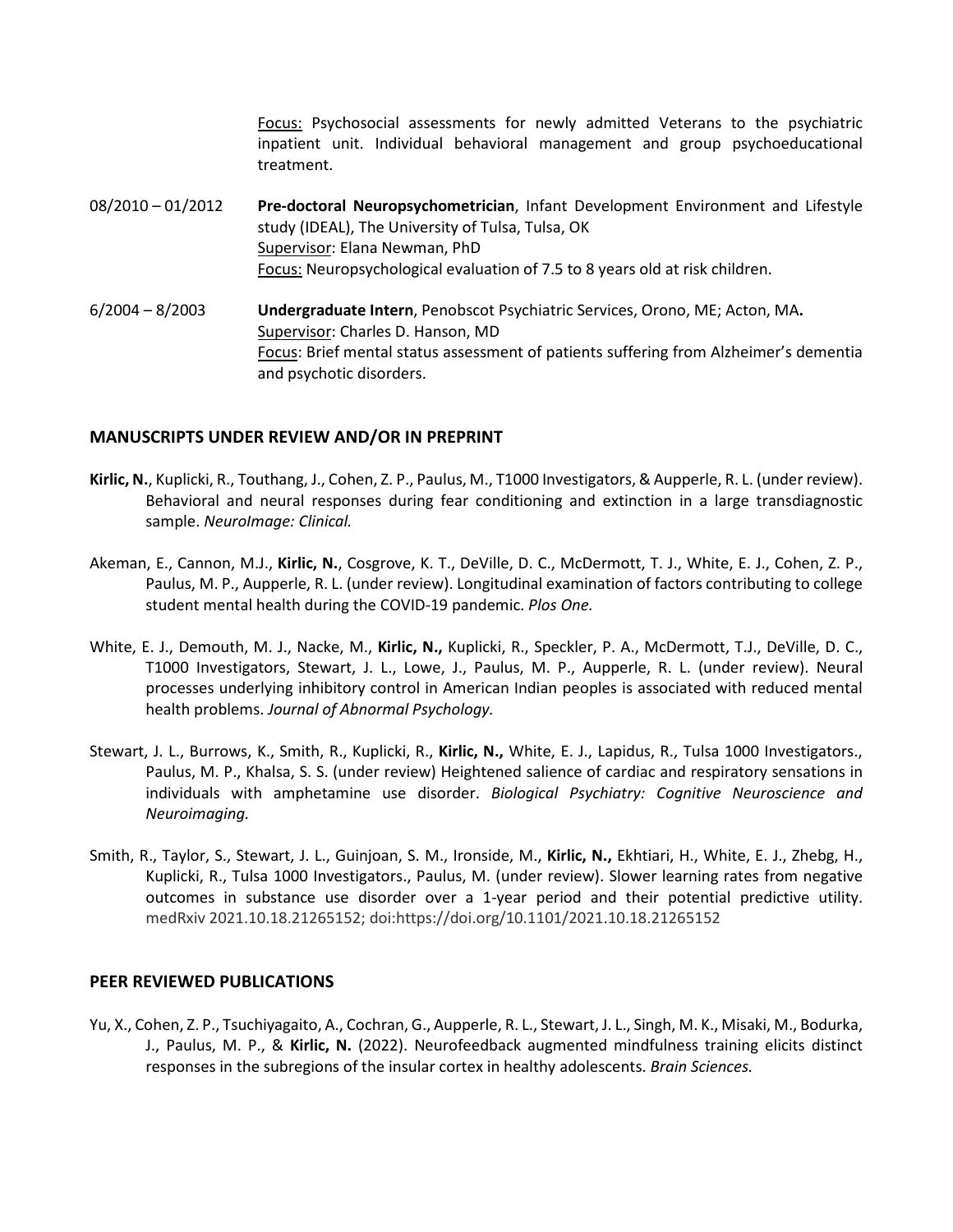- **Kirlic, N**., Cohen, Z. P., Tsuchiyagaito, A., Misaki, M., McDermott, T. J., Aupperle, R. L., Stewart, J. L., Singh, M. K., Paulus, M. P., & Bodurka, J. (2022). Self-Regulation of the posterior cingulate cortex with real-time fMRI neurofeedback in healthy adolescents. *Cognitive, Affective, and Behavioral Neuroscience.*
- May, A. C., Davis, C., **Kirlic, N.,** Stewart, J. L. (2022). Mindfulness-based interventions for the treatment of aberrant interoceptive processing in substance use disorders. *Brain Sciences, Special Issue on Mindfulness, Interoception, and the Body.*
- Park, H., Kirlic, N., Kuplicki, R., T1000 Investigators, Paulus, M. P., Guinjoan, S. M (2022). Neural processing dysfunctions during fear learning but not reward-related processing characterized depressed individuals with high levels of repetitive negative thinking. *Biological Psychiatry: Cognitive Neuroscience and Neuroimaging.*
- Cardenas, G. E., White, E. J., **Kirlic, N**., T1000 Investigators, Paulus, M. P., Guinjoan, S. M (2022). Repetitive negative thinking is associated with impaired verbal learning but not executive function in individuals with eating disorders. *Personalized Medicine in Psychiatry.*
- White, E.J., Nacke, M., Akeman, E., Cannon, M.J., Mayeli, A. Touthang, j., Al Zoubi, O., McDermott, T.J., **Kirlic, N.,** Santiago, J., Kuplicki, R. Bodurka, J., Paulus, M.P., Craske, M.G., Wolitzky-Taylor, K., Abelson, J., Martell, C., Clausen, A., Stewart. J.L., Aupperle, R. L. (2021). P300 amplitude during a monetary incentive delay task predicts future therapy completion in individuals with major depressive disorder. *Journal of Affective Disorders*.
- **Kirlic, N**., Cohen, Z. P., Stewart, J. L. (2021). Neurocircuitry of Mindfulness-Based Interventions for Substance Use Prevention and Recovery. *Current Addiction Reports, 8,* 520-529.
- **Kirlic, N.**, Akeman, C. E., Deville, D., Yeh, H. W., Cosgrove, K., McDermott, T. J., Touthang, J., Clausen, A. N., Paulus, M. P., & Aupperle, R. L. (2021). A machine learning analysis of risk and protective factors of suicidality in college students. *Journal of American College Health.*
- Smith, R., **Kirlic, N**., Stewart, J. L., Touthang, J., Kuplicki, R., Touthang, J., McDermott, T. J., Khalsa, S. S., Paulus, M., & Aupperle, R. (2021). Long-term stability of computational parameters during approach-avoidance conflict in a transdiagnostic psychiatric patient sample. *Scientific Reports, 1*(11), 1-13.
- Cohen, Z., Cosgrove, K. T., DeVille, D., Akeman, E., Singh, M. K., White, E. J., Steward, J. L., Aupperle, R. L., Paulus, M. P., & **Kirlic, N.** (2021). The impact of COVID-19 on adolescent mental health: Preliminary findings from a longitudinal sample of healthy and at-risk adolescents. *Frontiers Pediatrics, 9,* 1-8*.*
- Cohen, Z., Cosgrove, K. T., Akeman, E., Coffey, S., Teague, K., Hays-Grudo, J., Paulus, M., Aupperle, R. L., **Kirlic, N**. (2021). The effect of mindfulness-based stress intervention on neurobiological and symptom measures in adolescents with early life stress: A randomized feasibility study. *BMC Complementary Medicine and Therapies, 21*(123), 1-14.
- **Kirlic, N.**, Colaizzi, J., Cosgrove, K. T., Cohen, Z., Yeh, H., Breslin, F., Morris, A. S., Aupperle, R. L., Singh, M. K., & Paulus, M. P. (2021). Extracurricular activities, screen media activity, and sleep may be modifiable factors related to children's cognitive functioning: Evidence from the ABCD Study®. *Child Development, 92*(2), 2035-2052.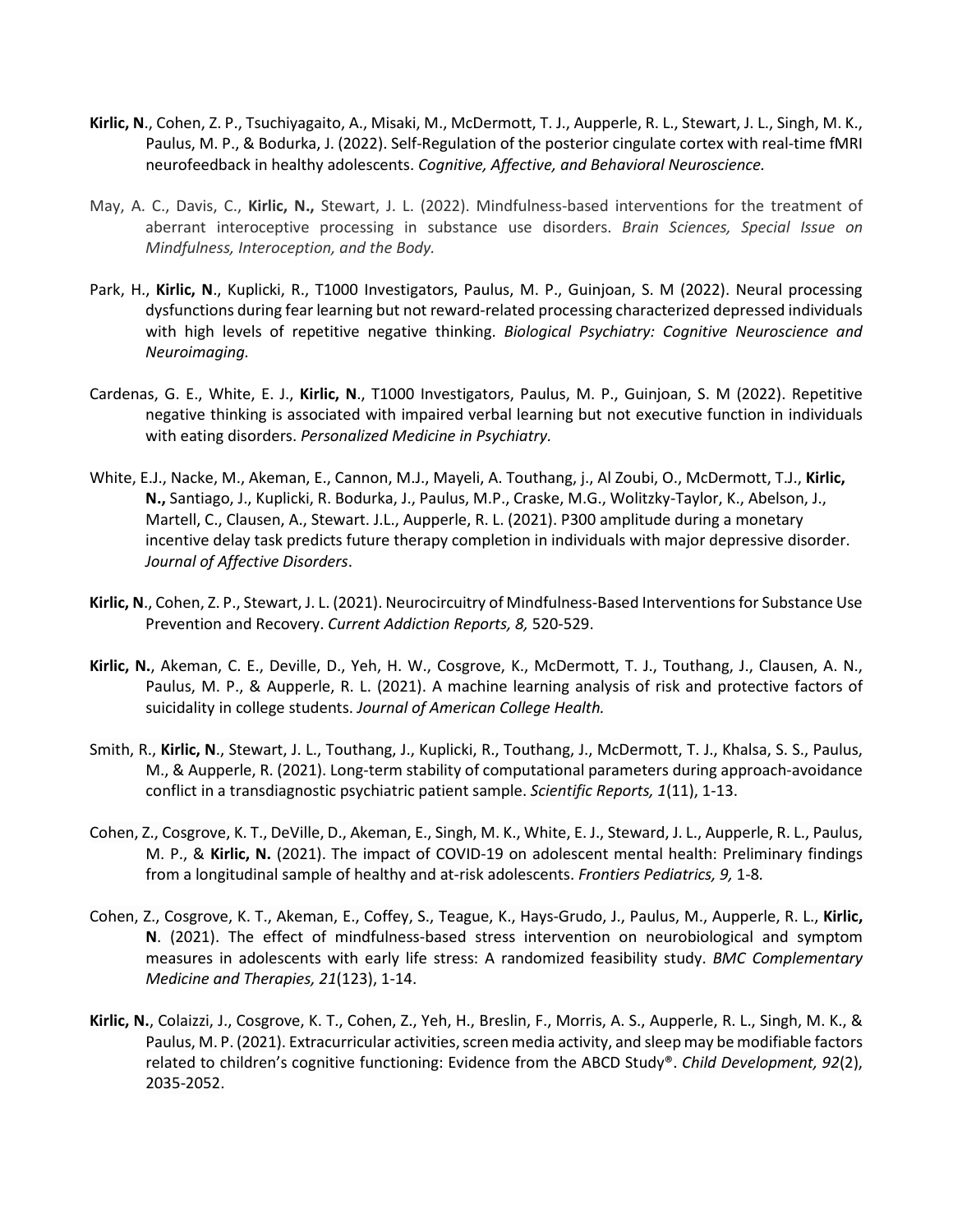- McDermott, T. J., **Kirlic, N.**, Akeman, C. E., Touthang, J., Clausen, A. N., Kuplicki, R., & Aupperle, R. L. (2021). Testretest reliability of approach-avoidance conflict decision-making during functional magnetic resonance imaging in healthy adults. *Human Brain Mapping, 42*(8), 2347-2361.
- May, A. C., Burrows, K., Figueroa-Hall, L. K., **Kirlic, N.**, White, E. J., Smith, R., . . . Stewart, J. L. (2021). Sex Differences in Circulating Inflammatory Mediators as a Function of Substance Use Disorder. *Drug and Alcohol Dependence*, *221*, 1-11.
- White, E. J., Kuplicki, R., Stewart, J. L., **Kirlic, N**., Yeh, H., T-1000 investigators, Paulus, M. P., Aupperle, R. L. (2021). Latent variables of region of interest activation during the monetary incentive delay task*. Neuroimage, 230,* 1-13*.*
- Savitz, J., Ford, B. N., Yeh, H. W., Akeman, C. E., Cosgrove, K., Clausen, A. N., Martell, C., **Kirlic, N.**, Santiago, J., Teague, K., Iriwn, M. R., Paulus, M. P., Aupperle, R. L. (2021). Behavioral Activation Therapy for Depression Reduces the Concentration of Circulating Quinolinic Acid. *Psychological Medicine,* 1-10*.*
- Kuplicki, R., Touthang, J., Al Zoubi, O., Mayeli, A., Misaki, M., Aupperle, R. L., ... & **NeuroMAP-Investigators**. (2021). Common Data Elements, Scalable Data Management Infrastructure, and Analytics Workflows for Large-Scale Neuroimaging Studies. *Frontiers in Psychiatry*, *12*, 947.
- Smith, R., **Kirlic, N**., Stewart, J. L., Touthang, J., Kuplicki, R., Khalsa, S. S., … Aupperle, R. (2020). Greater decision uncertainty characterizes a transdiagnostic patient sample during approach-avoidance conflict: a computational modeling approach. *Journal of Psychiatry and Neuroscience, 46*(1), E74-E87*.*
- McDermott, T. J., **Kirlic, N.**, Akeman, C. E., Touthang, J., Cosgrove, K., DeVille, D., Calusen, A. N., White, E. J., Kuplicki, R., Aupperle, R. L. (2020). Visual cortical networks show sufficient test-retest reliability while salience networks are unreliable during emotional face processing. *Neuroimage 220,* 1-13*.*
- **Kirlic, N.**, Cohen, Z. P., & Singh, M. K. (2020). Is there an ace up our sleeve? A review of interventions and strategies for addressing behavioral and neurobiological effects of adverse childhood experiences for youth. *Adversity and Resilience Science: Journal of Research and Practice, 1*(1), 5-28.
- Santiago, J., Akeman, E., **Kirlic, N.**, Clausen, A. N., Cosgrove, K. T., McDermott, T. J., Mathis, B., Paulus, M. P., Craske, M. G., Abelson, J., Martell, C., Wolitzky-Taylor, K., Bodurka, J., Thompson, W. K., & Aupperle, R. L. (2020). Protocol for a randomized controlled trial examining multi-level prediction of response to behavioral activation and exposure-based therapy for generalized anxiety disorder. *Trials, 21*(17), 1-14*.*
- Akeman, C. E., **Kirlic, N.**, Claussen, A. N., Cosgrove, K., McDermott, T. J., Cromer, L., Paulus, M. P., Yeh, H. W. & Aupperle, R. L. (2019). A pragmatic clinical trial examining the impact of a resilience program in college student mental health. *Depression and Anxiety, 37*(3), 202-213*.*
- **Kirlic, N.**, Aupperle, R. L., Rhudy, J. L., Misaki, M., Kuplicki, R., Sutton, A., & Alvarez, R. P. (2019). Latent variable analysis of negative affect and its contributions to neural responses during shock anticipation*. Neuropsychopharmacology, 44,* 695-702*.*
- McDermott, T. J., **Kirlic, N.**, & Aupperle, R. L. (2018). Roadmap for optimizing the clinical utility of emotional stress paradigms in human neuroimaging research. *Neurobiology of Stress, 8,* 134-146.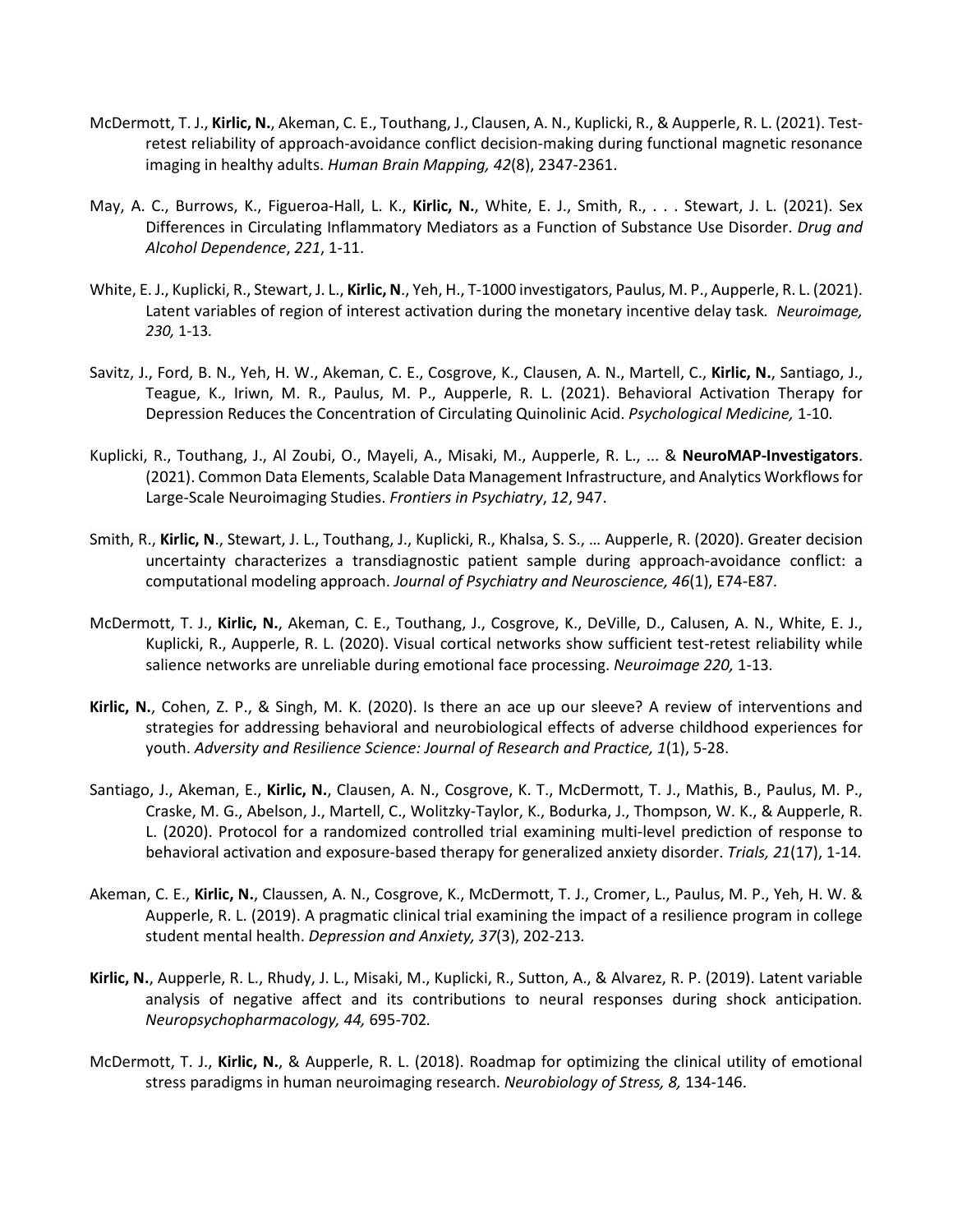- Khalsa, S. S., Adolphs, R., Cameron, O. G., Critchley, H. D., Davenport, P. W., Feinstein, J. S., Feusner, J. D., Garfinkel, S. N., Lane, R.D., Mehling, W. E., Meuret, A. E., Nemeroff, C. B., Oppenheimer, S., Petzschner, F. H., Pollatos, O., Rhudy, J. L., Schramm, L. P., Simmons, W. K., Stein, M. B., Stephan, K. E., Van Den Bergh, O., Van Diest, I., von Leupoldt, A., Paulus, M. P., & **Interoception Summit 2016 Participants**. (2018). Interoception and Mental Health: A Roadmap. *Biological Psychiatry Cognitive Neuroscience and Neuroimaging, 3*(6), 501-513.
- **Kirlic, N.**, Aupperle, R. L., Misaki, M., Kuplicki, R. & Alvarez, R. P. (2017). Recruitment of orbitofrontal cortex during unpredictable threat among adults at risk for affective disorders. *Brain and Behavior,* e00757, 1- 11 DOI: 10.1002/brb3.757
- **Kirlic, N.**, Young, J., & Aupperle, R. L. (2017). Animal to human translational paradigms relevant for approachavoidance conflict decision. *Behaviour Research and Therapy, 96,* 14-29.
- Aupperle, R. L., Morris, A. S., Silk, J. S., Criss, M. M., Judah, M., Eagleton, S., **Kirlic, N.**, Byrd-Craven, J., Philips, R., & Alvarez, R. P. (2016). Neural responses to maternal praise and criticism: relationship to depression and anxiety symptoms in high-risk adolescent girls. *Neuroimage: Clinical, 4(*11), 548-554.
- Alvarez, R. P., **Kirlic, N.**, Misaki, M., Bodurka, J., Rhudy, J. L., Paulus, M. P., & Drevets, W. C. (2015). Increased anterior insula activity in anxious individuals is linked to diminished perceived control. *Translational Psychiatry, 5,* e591, 1-9.
- Newman, E., Pfefferbaum, B., **Kirlic, N.,** Tett, R., Nelson, S., & Liles, B. (2014). Meta-analytic review of psychological interventions for children survivors of natural and man-made disasters. *Current Psychiatry Reports, 16*(462) 1-10*.*
- **Kirlic, N.,** Newman, E., LaGasse, L., Derauf, C., Shah, R., Smith, L. M., Arria, A., Huestis, M. A., Haning, W., Strauss, A., Della Grotta, S., Dansereau, L. M., Abar, B., Neal, C., & Lester, B. M. (2013). Cortisol Reactivity in Twoyear-old Children Prenatally Exposed to Methamphetamine. *Journal of Studies on Alcohol and Drugs, 74*(3)*,* 447-451.
- Blood, A. J., Kuster, J., Woodman, S., **Kirlic, N.**, Makhlouf, M. L., Multhaupt-Buell, T. J., Makris, N., Parent, M., Sudarsky, L. R., Sjalander, G., Breiter, H., Breiter, H. C., & Sharma, N. (2012). Evidence for altered basal ganglia-brainstem connections in cervical dystonia. *PLoS One, 7*(2), 1-11.

#### **PEER REVIEWED BOOK CHAPTERS**

- Aupperle, R. L., White, E., McDermott, T., **Kirlic, N.** (in press). *The Brain and Anxiety from an Approach-Avoidance Decision Making Framework*. In: APA Handbook of Neuropsychology*.*
- Rezapour, T., Assari, S., **Kirlic, N**., Vassileva, J., & Ekhtiari, H. (2021). Enhancing Cognitive Resilience in Adolescence and Young Adults: A Multi-dimensional Approach. In. Julie M. Croff and Jason Beaman (Eds.), *Family Resilience and Recover from Opioids and Other Addictions. Emerging Issues in Family and Individual Resilience.* Cham, Switzerland: Springer Nature. https://doi.org/10.1007/978-3-030-56958- 7\_3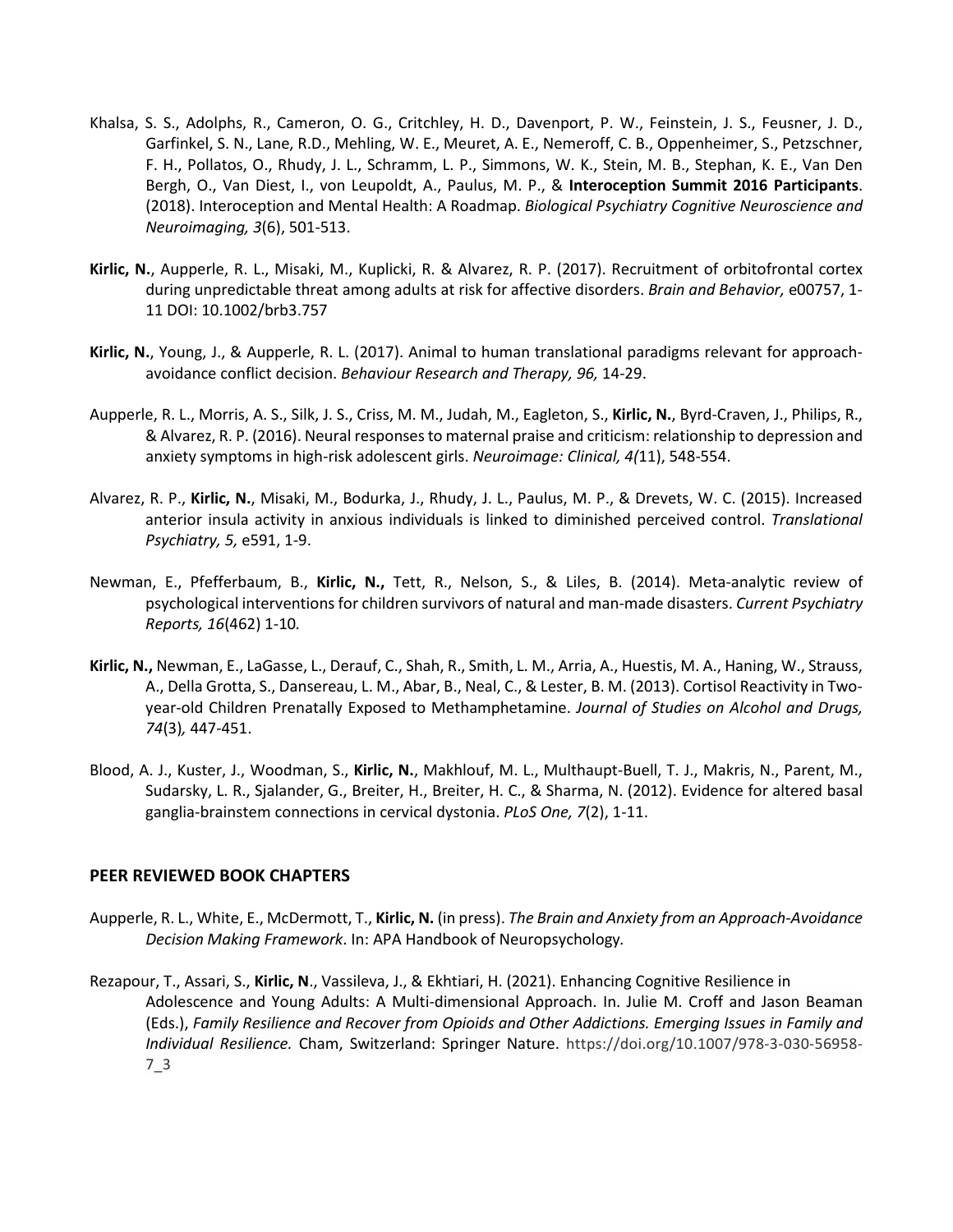- Newman, E., Briere, J., & **Kirlic, N.** (2012). Clinical assessment as a form of listening and intervention. In Robert A. McMackin, Terence M. Keane, Elana Newman, Jason M. Fogler (Eds.), *Trauma Therapy in Context: The Science and Craft of Evidence-Based Practice.* Washington DC: American Psychological Association.
- **Kirlic, N.** & Langrock, A. M. (2012). Internalizing and externalizing symptoms in a sample of Bosnian young adults ten years after the war. In Olivera Simic, Zala Volcic, & Catherine Philpot (Eds.), *Peace Psychology in the Balkans: Dealing with a Violent Past While Building Peace.*
- Helsing, J., **Kirlic, N.**, McMaster, N., & Sonnenshein, N. (2006). Young People's Activism and the Transition to Peace: Bosnia, Northern Ireland, and Israel. In Siobhán McEvoy-LevY (Ed.), *Troublemakers or peacemakers? Youth and post-accord peacebuilding* (p. 195-215). Notre Dame, IN: University of Notre Dame Press.

#### **CONFERENCE PRESENTATIONS AND WORKSHOPS**

- **Kirlic, N.,** Cohen, Z. P., Tsuchiyagaito, A., Cochran, G., Yu, X., Singh, M. K., Aupperle, R., Misaki, M., & Paulus, M. P. (2022, April). Real-time fMRI neurofeedback augmented mindfulness training in maltreated youth: a randomized sham-controlled trial. *The Society of Biological Psychiatry Annual Meeting, New Orleans, LA.*
- Yu, X., Kuplicki, R., McMillan, N., Mesker, M., Paulus, M., Stewart, J., Aupperle, R., & **Kirlic, N.** (2022, April). The Relationship Between Interoceptive Awareness and Substance Use Treatment Program Completion. *The Society of Biological Psychiatry Annual Meeting, New Orleans, LA.*
- Ren, X., Nacke, M., White, E., Akeman, E., Cannon, M., Mayeli, A., Thouthang, J., Zoubi, O., McDermott, T., **Kirlic, N**., Santiago, J., Kuplicki, R., Bodurka, J., Paulus, M., Craske, M., Wolitzky-Taylor, K., Abelson, J., Martell, C., Clausen, A., Aupperle, R., & Stewart, J. (2022, April) Waiting for the Payoff: Electrical Anticipation Response in Individuals with Depression/Anxiety Disorders. *The Society of Biological Psychiatry Annual Meeting, New Orleans, LA.*
- Cannon, M.J., Akeman, E., **Kirlic, N.,** Kuplicki, R., Forthman, K.L., McMillan, N., Choquette, E., Mesker, M., Tarrasch, M., Paulus, M.P., & Aupperle, R.L. (2022, March). Investigating the impact of a SUD treatment program on self-reported interoception, impulsivity, PTSD and mental health symptoms. *Poster presentation at the annual meeting of the Anxiety and Depression Association of America (ADAA), Denver, CO, USA.*
- McDermott, T.J., Akeman, E., Santiago, J., Touthang, J., Cosgrove, K.T., Cannon, M.J., Berg, H., Clausen, A.N., **Kirlic, N**., Smith, R., Martell, C.R., Wolitzky-Taylor, K.B., Craske, M.G., Abelson, J.L., Bodurka, J., Paulus, M.P., & Aupperle, R.L. (2022, March). Neural predictors of behavioral therapy response during approach-avoidance conflict decision-making in adults with generalized anxiety disorder. *Poster presentation at the annual meeting of the Anxiety and Depression Association of America (ADAA), Denver, CO.*
- Berg, H., McDermott, T. J., Akeman, E., Santiago, J., Touthang, J., Cosgrove, K. T., Cannon, M. J., Clausen, A. N., **Kirlic, N**., Smith, R., Martell, C. R., Wolitzky-Taylor, K. B., Craske, M. G., Abelson, J. L., Bodurka, J., Paulus. M. P., Aupperle, R. L. (2022, March). Behavioral activation and exposure-based therapies modulate dorsolateral prefrontal cortex activity during approach-avoidance conflict decision-making. *Anxiety and Depression Association of America Annual Conference,* Denver, CO.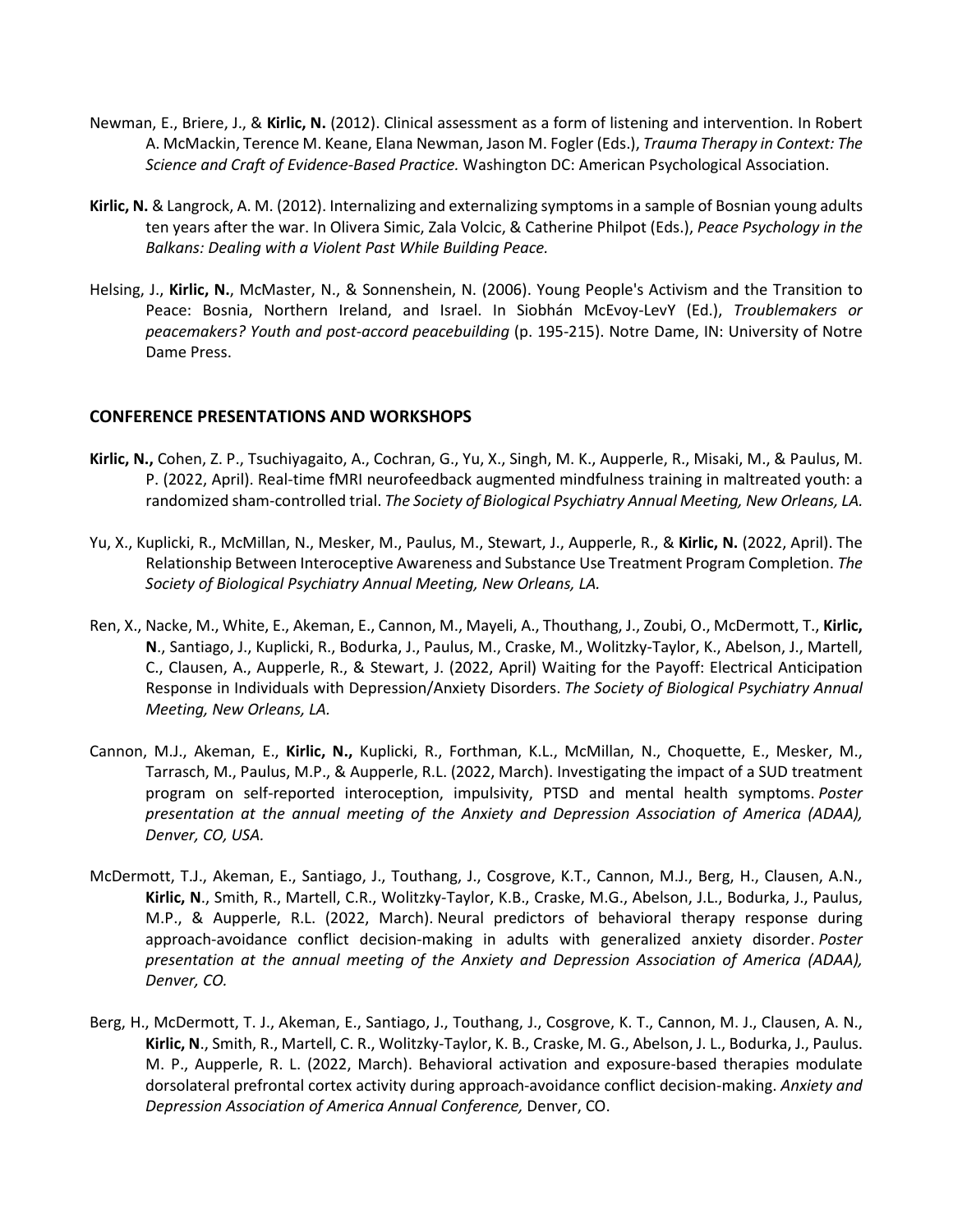- Cochran, G., Cohen, Z.P., Cosgrove, K.T., DeVille, D.C., Akeman, E., Yu, X., Singh, M.K., Aupperle, R.L., Paulus, M.P., & **Kirlic, N**. (2022, March). Elevated symptoms of depression and anxiety remain sustained in healthy adolescents reporting normative symptoms prior to the COVID-19 pandemic: a follow-up study. Poster to be presented at the *Anxiety and Depression Association of America Conference. Denver, CO.*
- McDermott, T., **Kirlic, N.**, Smith, R., Akeman, E., Touthang, J., Santiago, J., ... & Aupperle, R. (2021, November). Brain-behavioral associations during an approach-avoidance conflict decision-making in relation to generalized anxiety disorder (GAD). *Association for Behavioral and Cognitive Therapies, Virtual.*
- White, E.J., Demuth, M.J., Nacke, M., **Kirlic, N**. Kuplicki, R., Spechler, P.A., McDermott, T.J., DeVille, D.C., T1000 investigators, Stewart, J.L., Lowe, J, Paulus, M.P., & Aupperle, R.L. (2021, December). Neural processes of inhibitory control in American Indian peoples are associated with reduced mental health difficulties. *American College of Neuropsychopharmacology Annual Meeting, San Juan, PR.*
- **Kirlic, N.,** Cohen, Z. P., Yu, Xiaoqian, Tsuchiyagaito, A., Cochran, G., Misaki, M., Stewart, J. L., Singh, M. K., Aupperle, R., Bodurka, J., & Paulus, M. P. (2021, December). Neurofeedback augmented mindfulness training elicits distinct responses in the subregions of the insular cortex in healthy adolescents. *American College of Neuropsychopharmacology Annual Meeting, San Juan, PR.*
- McDermott, T., **Kirlic, N.**, Smith, R., Akeman, E., Santiago, J., Clausen, A., ... & Aupperle, R. (2021, April). Neurobehavioral Relationships During an Approach-Avoidance Conflict Decision-Making Task in Adults With Major Depressive Disorder During fMRI. *Society of Biological Psychiatry Annual Meeting, Virtual.*
- Ford, B., Savitz, J., Yeh, H. W., Akeman, E., Cosgrove, K., Clausen, A., Martell, C., **Kirlic, N.,** Santiago, J., Teague, T.K. and Irwin, M., & Aupperle, R. (2021, April). Circulating Quinolinic Acid is Reduced Following Behavioral Activation Therapy in Major Depressive Disorder. *Society of Biological Psychiatry Annual Meeting, Virtual.*
- Cosgrove, K., Mosconi, M., Breslin, F., Paulus, M. P., **Kirlic, N**., Morris, A., & Aupperle, R. (April, 2021). Cortical Metrics in Pre-Adolescence: A Latent Variable Analysis of sMRI Data in the ABCD Study. *Society for Research in Child Development.*
- **Kirlic, N**., Cohen, Z. P., Akeman, E., Aupperle, R. (2021, March). Mindfulness-based stress training significantly improves psychological well-being in youth exposed to early life adversity. In C. Cummings (Chair), Promoting Resilience Using Novel Interventions Among Individuals at Risk. *Anxiety and Depression Association of America Annual Conference,* Virtual.
- McDermott, T. J., **Kirlic, N.**, Akeman, C. E., Touthang, J., Clausen, A. N., Kuplicki, R., & Aupperle, R. L. (2021, March). Test-retest reliability of approach-avoidance conflict decision-making during functional magnetic resonance imaging in healthy adults. *Anxiety and Depression Association of America Annual Conference,* Virtual*.*
- Aupperle, R., **Kirlic, N**., Akeman, E., McDermott, T. J., Cosgrove, K., DeVille, D., Yeh, H.W. (March, 2021). A machine learning approach to identifying risk and protective factors for suicidal ideation in first year college students. In R. Aupperle (Chair), I'm Still Standing: Risk and Protective Factors Relevant for Suicide and Depression. *Anxiety and Depression Association of America Annual Conference,* Virtual.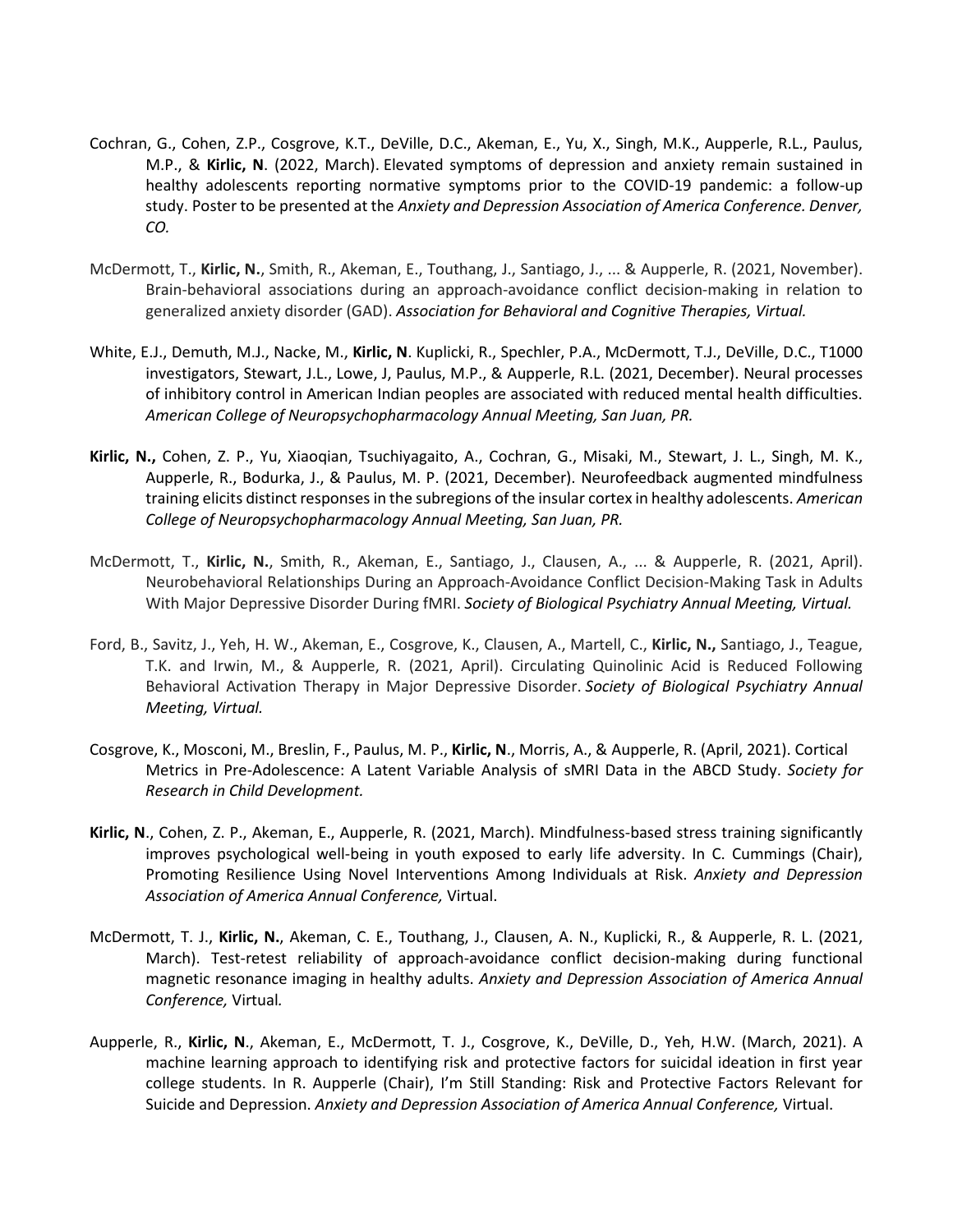- **Kirlic, N**., Cohen, Z. P., Tsuchiyagaito, A., Misaki, M., Aupperle, R., Bodurka, J., & Paulus, M. P. (2020, December). Augmented mindfulness training for adolescents: an fMRI neurofeedback feasibility study. *American College of Neuropsychopharmacology Annual Meeting, Virtual.*
- Aupperle, R., Tsuchiyagaito, A., McDermott, T., Akeman, E., Santiago, J., **Kirlic, N**., DeVille, D., Smith, J., Paulus, M. P., & Bodurka, J. (2020, December). Ventromedial prefrontal cortex fMRI neurofeedback training during positively-valenced future thinking for individuals experiencing suicidal thoughts. *American College of Neuropsychopharmacology Annual Meeting, Virtual.*
- White, E. J., Kuplicki, R., Stewart J. L., **Kirlic, N.,** Yeh, Hung-Wen, T1000 Investigators, Paulus, M. P., & Aupperle, R. L. (2020, December). Latent variables for region of interest activation during the Monetary Incentive Delay Task. *American College of Neuropsychopharmacology Annual Meeting, Virtual.*
- Cohen, Z. P., Akeman, E., Aupperle, R. L., Teague, K., Hays-Grudo, J., Paulus, M. P., & **Kirlic, N.** (2020, November). The effect of mindfulness on depression and cortisol responses in youth exposed to childhood maltreatment: Findings from a pilot randomized clinical trial. *Association for Behavioral and Cognitive Therapies Annual Convention, Virtual.*
- **Kirlic, N**., Cohen, Z. P., Akeman, E., Aupperle, R. (2020, March). Mindfulness-based stress training significantly improves psychological well-being in youth exposed to early life adversity. In C. Cummings (Chair), Promoting Resilience Using Novel Interventions Among Individuals at Risk. *Anxiety and Depression Association of America Annual Conference,* San Antonio, TX (Conference cancelled).
- **Kirlic, N**., Colaizzi, J., Breslin, F., Yeh, H. & Paulus, M. P. (2019, December). Too much screen time, poor physical health, and few extracurricular activities are associated with poor neurocognitive functioning in the ABCD cohort of 9-10-year-old youth. *American College of Neuropsychopharmacology Annual Meeting,*  Orlanod, FL.
- Aupperle, R., Smith, R., **Kirlic, N.**, McDermott, T. J., Akeman, E., Santiago, J., Clausen, A. N., Martell, C., Wolitzky-Taylor, K., Abelson, J., Craske, M. G., Paulus, M. P. (2019, December). A computational approach-avoidance framework for predicting CBT response for generalized anxiety disorder and major depressive disorder. *American College of Neuropsychopharmacology Annual Meeting,* Orlando, FL.
- **Kirlic, N**., Akeman, E., Cosgrove, K., Touthang, J., Aupperle, R. (2019, November). A pilot randomized clinical trial examining mindfulness-based stress reduction for youth with early life adversity. *International Society for Traumatic Stress Studies Annual Meeting*, Boston, MA
- Breslin, F.B., Colaizzi, J., **Kirlic, N.**, Paulus, M.P. (2019, August). Sex effects on the relationship between economic stress and neurocognitive function on subcortical gray matter volume in the Adolescent Brain Cognitive Development Study. *Flux Congress*, New York, NY.
- **Kirlic, N.** (June, 2019). Made to thrive: neuroscience-based prevention of long-term consequences of early life adversity. In M. Paulus (Chair), Neuroscience. *NIH IDeA Central Region Conference.* Oklahoma City, OK.
- Aupperle, R.L., McDermott, T.J., **Kirlic, N**., Akeman, E., Santiago, J., Clausen, A.N., Martell, C., Wolitzky-Taylor, K., Abelson, J., Craske, M., Paulus, M. (2019, May). *Predicting CBT response for Generalized Anxiety Disorder and Major Depressive Disorder: A neuroimaging approach.* In M. Craske's (chair), *Basic processes and*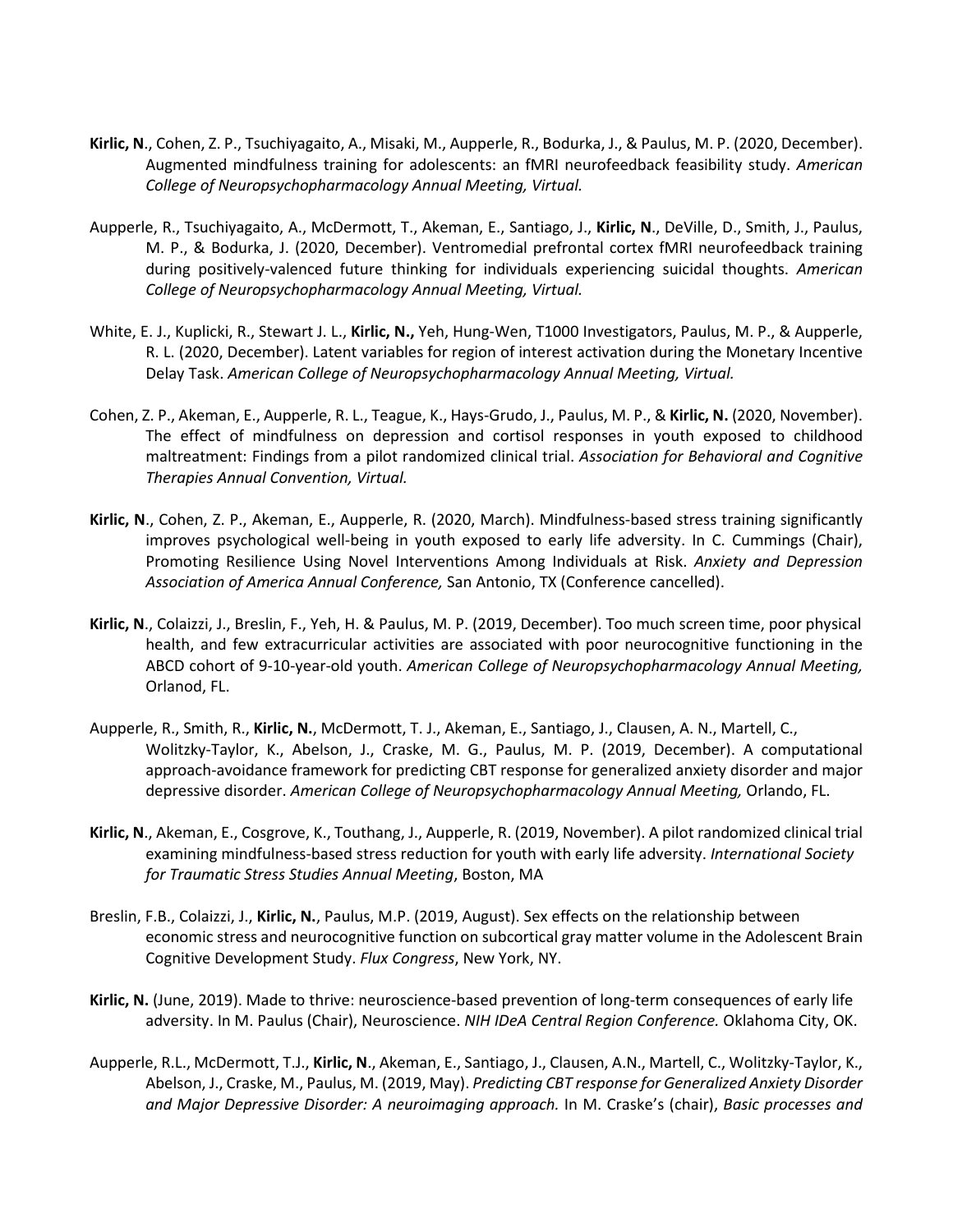*experimental psychopathology: Neuroscience driven approaches to cognitive and behavioral therapy for*  anxiety and depression. 9<sup>th</sup> World Congress of Behavioral & Cognitive Therapies (WCBCT), Berlin, Germany.

- Aupperle, R. L., Kuplicki, R., Deville, D., Khalsa, S., Yehm H. W., McDermott, T. J., **Kirlic, N**., Victor, T., Paulus, M. P., & Tulsa 1000 Investigators (2019, May). Psychosocial and neural factors contributing to suicide risk in a large, transdiagnostic sample. *Society of Biological Psychiatry Annual Meeting,* Chicago, IL.
- McDermott, T. J., Puhl, M., **Kirlic, N**., Akeman, E., Al Zoubi, O., Feinstein, J. S., & Aupperle, R. L. (2019, May). Emotional patterns: multivariate pattern analysis and test-retest reliability of an fMRI emotional faces task. *Society of Biological Psychiatry Annual Meeting,* Chicago, IL.
- **Kirlic, N.,** McDermott, T. J., Akeman, E., & Aupperle, R. L. (2019, March). Neural correlates of approach-avoidance conflict decision-making in a transdiagnostic sample. In S. LIssek (Chair), Toward understanding avoidance in clinical anxiety: the value of experimental choice paradigms. *Anxiety and Depression Association of America Annual Conference,* Chicago, IL.
- Aupperle, R.L., Akeman, E., McDermott, T., **Kirlic, N.,** Clausen, A.N., Cosgrove, K.T., Cromer, L.D., Paulus, M.P., Yeh, H.W. (2019, March). *Impact of resiliency training on mental health symptoms and brain connectivity for first-semester college students.* Presented as part of a larger symposium chaired by Dr. Aupperle at the Anxiety and Depression Association of America (ADAA), Chicago, IL.
- McDermott, T. J., Akeman, E., **Kirlic, N.**, Cosgrove, K., Clausen, A. N., Cromer, L. D., Aupperle, R. L. (2019, March). The impact of resiliency training for first-semester college students on neural activation during an emotional faces task. *Anxiety and Depression Association of America Annual Conference.* Chicago, IL.
- Akeman, E., **Kirlic, N.**, McDermott, T. J., Aupperle, R. L. (2019, March). I'm still standing: investigating suicidal risk and resilience factors for college students. *Anxiety and Depression Association of America Annual Conference.* Chicago, IL.
- **Kirlic, N.,** McDermott, T. J., Aupperle, R. L., Paulus, M., & Tulsa 1000 Investigators (2018, December). Neural and behavioral correlates of approach-avoidance conflict in a large transdiagnostic sample. *American College of Neuropsychopharmacology Annual Meeting,* Hollywood, FL.
- Aupperle, R. L., Akeman, E., McDermott, T. J., Cosgrove, K., Clausen, A. N., **Kirlic, N.,** Cromer, L. D., Yeh, H., Misaki, M., & Paulus, M. (2018, December). Impact of resiliency training on mental health symptoms and resting state connectivity for first-semester college students. *American College of Neuropsychopharmacology Annual Meeting,* Hollywood, FL.
- DeVries, K., **Kirlic, N.**, McDermott, T., Cosgrove, K., Akeman, E., Aupperle, R. (2018, November). Relationship between personality traits and functional disability for individuals with depression and anxiety disorders. *Oklahoma Psychological Association Annual Conference.*
- Aupperle, R., **Kirlic, N.,** Kuplicki, R., & Paulus, M. (2018, September). The use of translational fear learning and conflict paradigms to probe neural circuitry relevant for anxiety. *Society for Research in Psychopathology,* Indianapolis, IN.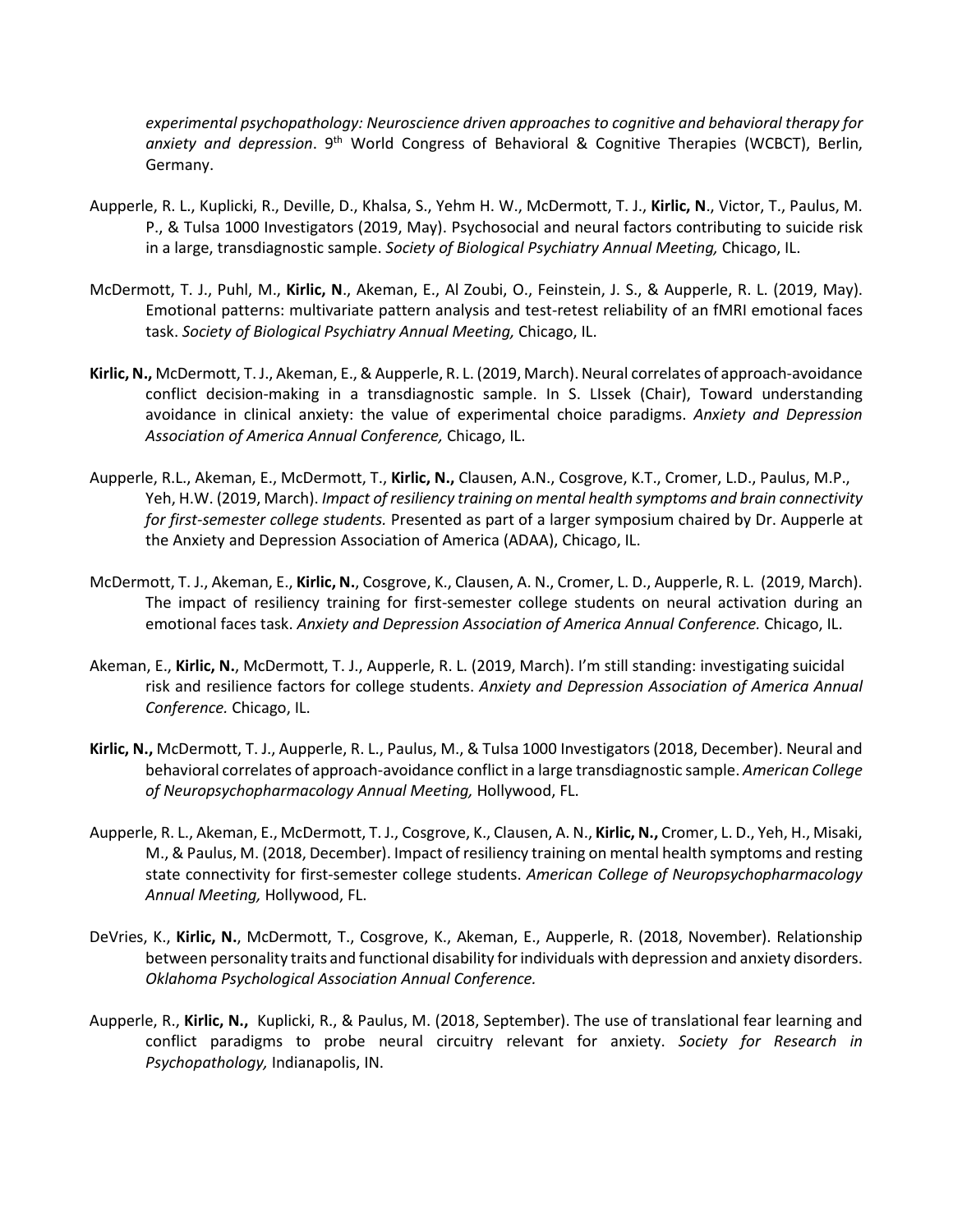- **Kirlic, N.,** Aupperle, R., Kuplicki, R., Paulus, M., & Tulsa 1000 Investigators. (2018, May). Neural correlates of fear learning in a large, clinically diverse community sample. *Society of Biological Psychiatry Annual Meeting,*  New York, NY.
- McDermott, T. J., **Kirlic, N**., Akeman, E., & Aupperle, R. L. (2018, May). Test-Retest Reliability of an Emotional Faces Task and the Impact of Data Quality. *Society of Biological Psychiatry Annual Meeting,* New York, NY.
- **Kirlic, N.,** Aupperle, R., Kuplicki, R., Paulus, M., & Tulsa 1000 Investigators. (2018, April). Multilevel analysis of fear learning in a large, clinically diverse community sample. *Anxiety and Depression Association of America Annual Conference,* Washington, DC.
- Akeman, E., Clausen, A. N., **Kirlic, N.,** Aupperle, R. (2018, April). Resiliency training for college students: Impact on psychological health and academic success. *Anxiety and Depression Association of America Annual Conference,* Washington, DC.
- **Kirlic, N.,** Aupperle, R. L., & Alvarez, R. P. (2017, December). Major depression is associated with pregenual ACC activation during unpredictable threat. *American College of Neuropsychopharmacology Annual Meeting,*  Palm Springs, CA.
- **Kirlic, N.,** Aupperle, R. L., & Alvarez, R. P. (2017, April). Major depression is associated with pregenual ACC activation during unpredictable threat. *Anxiety and Depression Association of America Annual Conference,* San Francisco, CA.
- Clausen, A. N., Bergamino, M., **Kirlic, N.**, & Aupperle, R. (2017, June). White matter differences in depression: Impact of comorbid substance abuse on white matter health, *Organization for Human Brain Mapping Annual Meeting.* Vancouver, Canada.
- **Kirlic, N.,** Aupperle, R. L., Rhudy, J.L., & Alvarez, R. P. (2017, May). Pain-related negative affect relates to anxious reactivity and anterior insula activity during unpredictable threat of shock. *Society of Biological Psychiatry Annual Meeting,* San Diego, CA.
- **Kirlic, N.,** Aupperle, R. L., & Alvarez, R. P. (2017, April). Major depression is associated with pregenual ACC activation during unpredictable threat. *Anxiety and Depression Association of America Annual Conference,* San Francisco, CA.
- Cosgrove, K., **Kirlic, N.,** Clausen, A., Paulus, M., & Aupperle R. L. (2017, April). Behavioral activation therapy is associated with self-reported changes in interoceptive processing. *Anxiety and Depression Association of America Annual Conference,* San Francisco, CA.
- Akeman, E., Clausen, A., **Kirlic, N.,** Cromer, L., Aupperle R. L. (2017, April). History of trauma exposure in college students: relationship to mental health symptoms, academic success, and resilience. *Anxiety and Depression Association of America Annual Conference,* San Francisco, CA.
- **Kirlic, N.,** Newman, E., & Alvarez, R. P. (2016, April). Dispositional reappraisal predicts increased activation in the anterior insula during predictable threat. *Anxiety and Depression Association of America Annual Conference,* Miami, FL.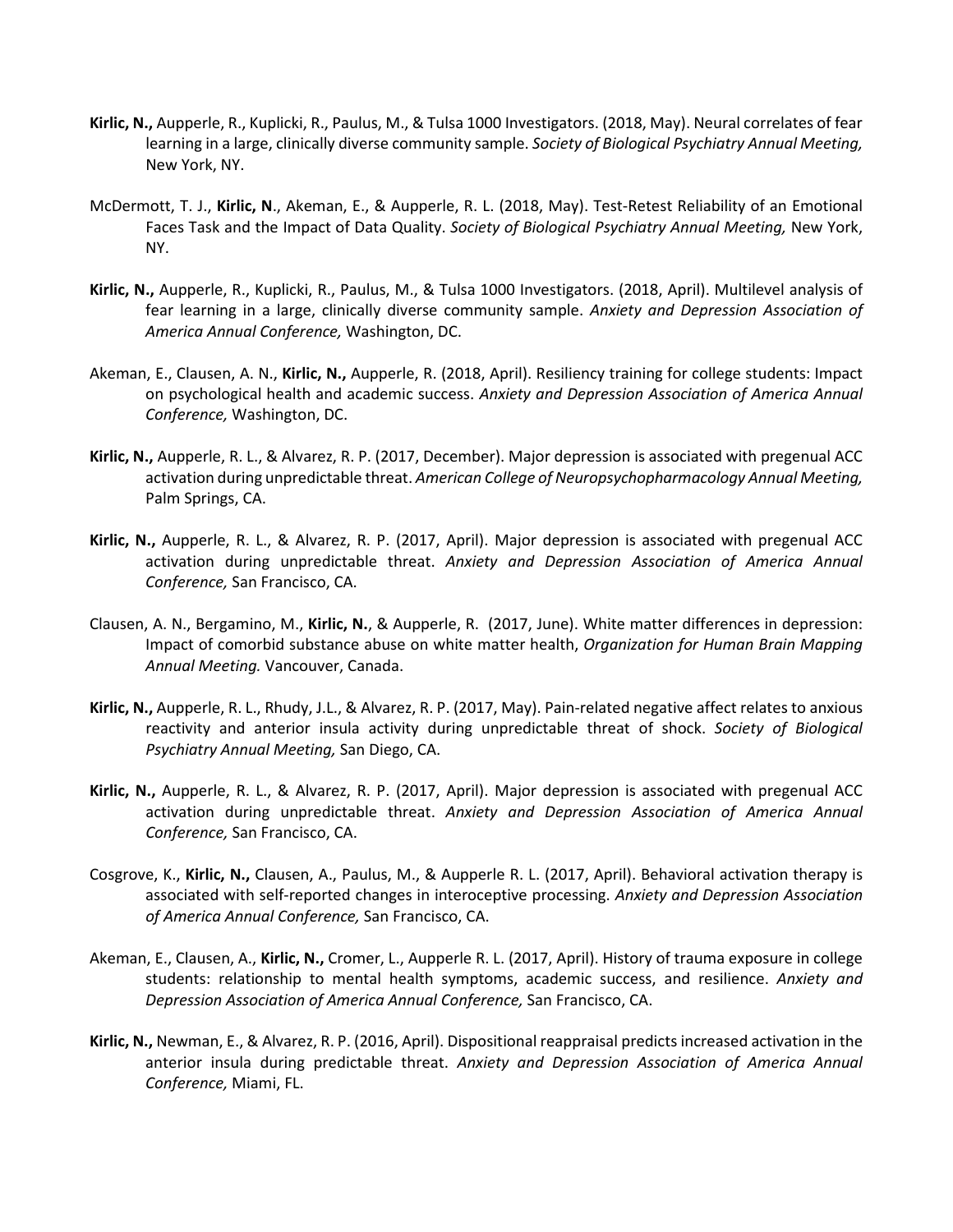- Aupperle, R., Morris, A., Eagleton, S., Judah, M., Byrd-Craven, J., Silk, J., Phillips, R., Criss, M., **Kirlic, N.** & Alvarez, R. P. (2016, April). Neural Responses to Maternal Feedback: Relationship to Anxiety Symptoms in High-Risk Adolescents. *Anxiety and Depression Association of America Annual Conference,* Miami, FL.
- **Kirlic, N.** & Alvarez, R. P. (2015, November). Individuals at risk for affective disorders exhibit dysfunction in a medial prefrontal brain network involved in anticipation of aversive outcomes. *31st International Society for Traumatic Stress Studies Annual Meeting*, New Orleans, LA.
- Patel, A., **Kirlic, N.**, Newman, E., Pfefferbaum, B., Tett, R., Nelson, S., & Liles, B. (2015, May). Does national wealth moderate youth PTSD outcomes post-disaster? A systematic review of interventions. *Association for Psychological Science Symposium,* New York, NY.
- **Kirlic, N.,** Urbano, D., Newman, E., & Alvarez, R. P. (2015, April). Emotion dysregulation predicts subjective anxiety during relative safety from threat in depressed individuals. *Anxiety and Depression Association of America Annual Conference,* Miami, FL.
- Alvarez, R. P., **Kirlic, N.,** Misaki, M., Bodurka, J., & Drevets, W. C. (2015, April). Anxiety proneness is linked to increased insula activity through perceived control. *Anxiety and Depression Association of America Annual Conference,* Miami, FL.
- **Kirlic, N.,** & Newman, E. (Invited; 2014, December). PTSD and the brain: What clinicians need to know. In E. Newman (chair), Workshop: *Underexplored Territories in Trauma Education: Charting Frontiers for Clinicians and Researchers,* The University of Tulsa, Tulsa, OK.
- **Kirlic, N.,** Misaki, M., Bodurka, J., Drevets, W. C., & Alvarez, R. P. (2014, November). Brain responses to unpredictable threat in individuals at high risk for depression. *Society for Neuroscience Annual Meeting,*  Washington, DC.
- Alvarez, R. P., Misaki, M., **Kirlic, N.,** Bodurka, J., & Drevets, W. C. (2014, May). Effects of uncertain threat on extended amygdala in depressed and anxious adults. *Society of Biological Psychiatry 69th Annual Scientific Meeting,* New York, NY.
- **Kirlic, N.,** Alvarez, R. P., & Hammond, J. (2013, November). Neural responses to unpredictable threat in healthy individuals with childhood maltreatment. *29th International Society for Traumatic Stress Studies Annual Meeting*, Philadelphia, PA.
- **Kirlic, N.** (Discussant), Figley, C., Courtois, C., Kudler, H., & Osofsky, J. (2013, November). Building resilience among young clinicians and researchers working with trauma-exposed populations*. 29th International Society for Traumatic Stress Studies Annual Meeting*, Philadelphia, PA.
- Alvarez, R. P., **Kirlic, N.**, & Hammond, J. (2013, November). Brain activity underlying anxious reactivity to unpredictable threat. *Society for Neuroscience Annual Meeting,* San Diego, CA.
- Alvarez, R. P., Newman, E., & **Kirlic, N.** (2013, September). Emerging knowledge of anxiety: Understanding the neural mechanisms and clinical implications. *19th Annual Zarrow Mental Health Symposium,* Tulsa, OK.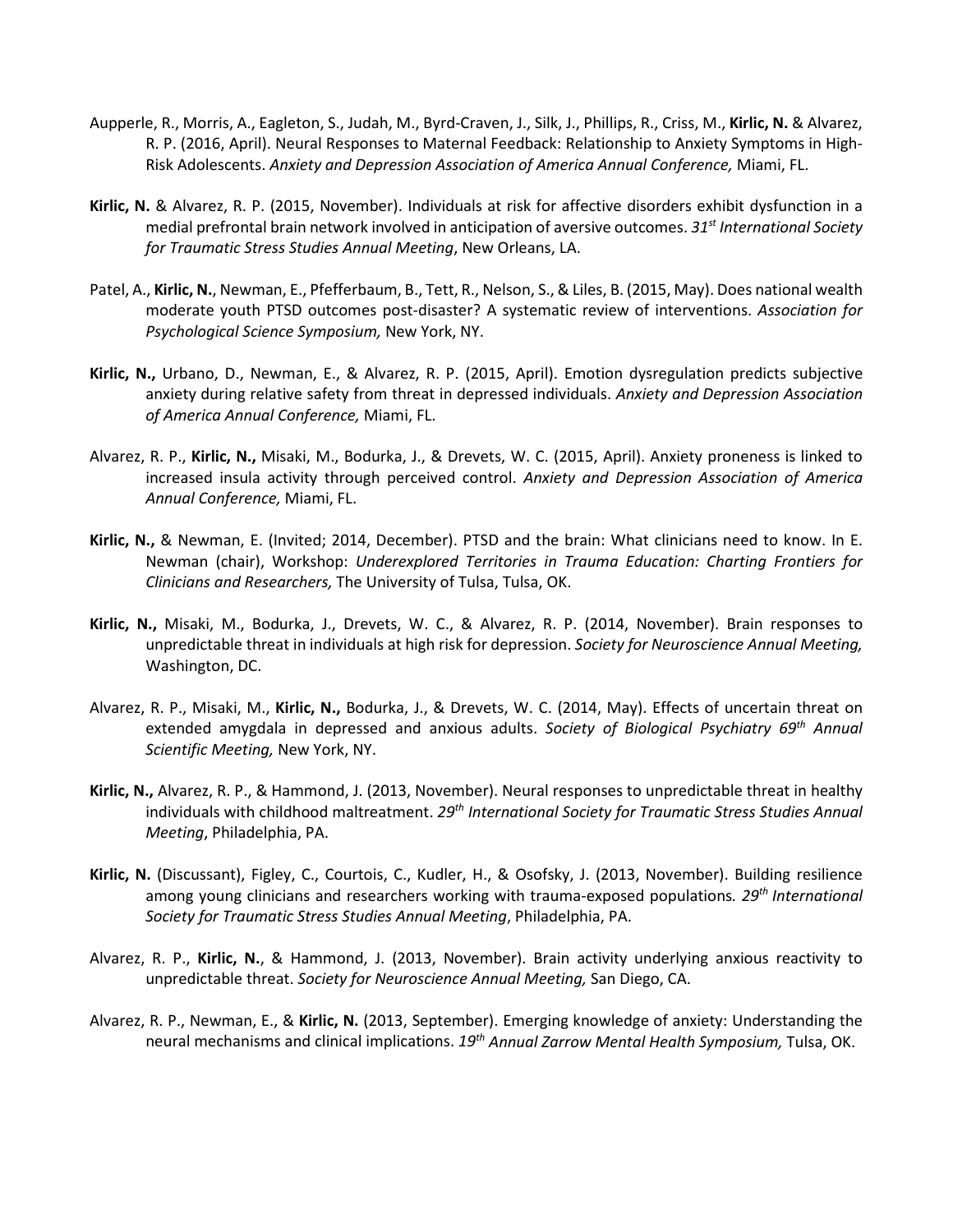- **Kirlic, N**., Tett, R., Nelson, S., Liles, B., Newman, E., & Pfefferbaum, B. (2013, June). Moderators of intervention outcomes among children disaster survivors: A meta-analysis. *13th European Conference on Traumatic Stress*, Bologna, Italy.
- **Kirlic, N.** (Discussant), Jordans, M., Brymer, M., & Horton, R. (2012, November). From one generation to the next: Experts reflect on lessons from and future needs in post-conflict and disaster environments. *28th International Society for Traumatic Stress Studies Annual Meeting*, Los Angeles, CA.
- Alvarez R. P., **Kirlic, N.,** & Mattlock, M. (2012, November). Neural mechanisms underlying contextual anxiety. In C. Grillon (Chair), Nanosymposium: Neural circuitry underlying anxiety and processing of fear. *Society for Neuroscience Annual Meeting*, New Orleans, LA.
- **Kirlic, N.**, Houser, B., & Alvarez, R. (2012, April). A novel approach to investigating anticipatory anxiety using virtual reality and functional imaging. In W. C. Drevets (symposium chair), Special topic symposium: Development and application of novel MRI approaches for investigating the neurophysiological correlates of depression and anxiety. *15th Annual University of Tulsa Student Research Colloquium and American Association for the Advancement of Science-SWARM Division 86th Annual Meeting,* Tulsa, OK.
- **Kirlic, N.,** Newman, E., LaGasse, L., Derauf, C., Shah, R., Smith, L. M., Arria, A., Huestis, M. A., Haning, W., Strauss, A., Della Grotta, S., Dansereau, L. M., Abar, B., Neal, C., & Lester, B. M. (2012, April). Cortisol reactivity in two-year-old children prenatally exposed to methamphetamine. *15th Annual University of Tulsa Student Research Colloquium and American Association for the Advancement of Science-SWARM Division 86th Annual Meeting*, Tulsa, OK.
- **Kirlic, N.**, Tett, R., Biden, S., Nelson, S., Liles, B., Newman, E., & Pfefferbaum, B. (2011, November). The role of social contexts and age in treatment of children disaster survivors: A meta-analysis. *27th International Society for Traumatic Stress Studies Annual Meeting*, Baltimore, MD.
- **Kirlic, N.** & Langrock, A. M. (2011, June). Externalizing behaviors in a sample of Bosnian young adults ten years after the war. *12th European Conference on Traumatic Stress*, Vienna, Austria.
- Blood, A. J., Kuster J. K., Multhaupt-Buell T. J., Makris N., **Kirlic, N.**, Makhlouf M. L., et al. (2010, April). The role of the basal ganglia in postural control and stabilization: A conceptual model for dystonia and other movement disorders. *Massachusetts General Hospital Neurology Retreat,* Boston, MA.
- Blood, A. J., Lee, S., Loehr, V., **Kirlic, N.**, Kim, B., Lee, M., et al. (2008, November). Translational multimodal imaging approaches to an illness commonly comorbid with addiction-depression. *Transdisciplinary Approaches to Mechanism of Behavior Change (MOBS) in Alcohol: Connecting Basic Science Discoveries to Behavior Change Research,* New York, NY.
- **Kirlic, N.** & Langrock, A. M. (2007, May). Ten years after the war: Symptoms of internalizing in a sample of Bosnian young adults. *Society for Research on Adolescence Biennial Meeting,* Chicago, IL.

#### **COMMUNITY PRESENTATIONS AND OUTREACH**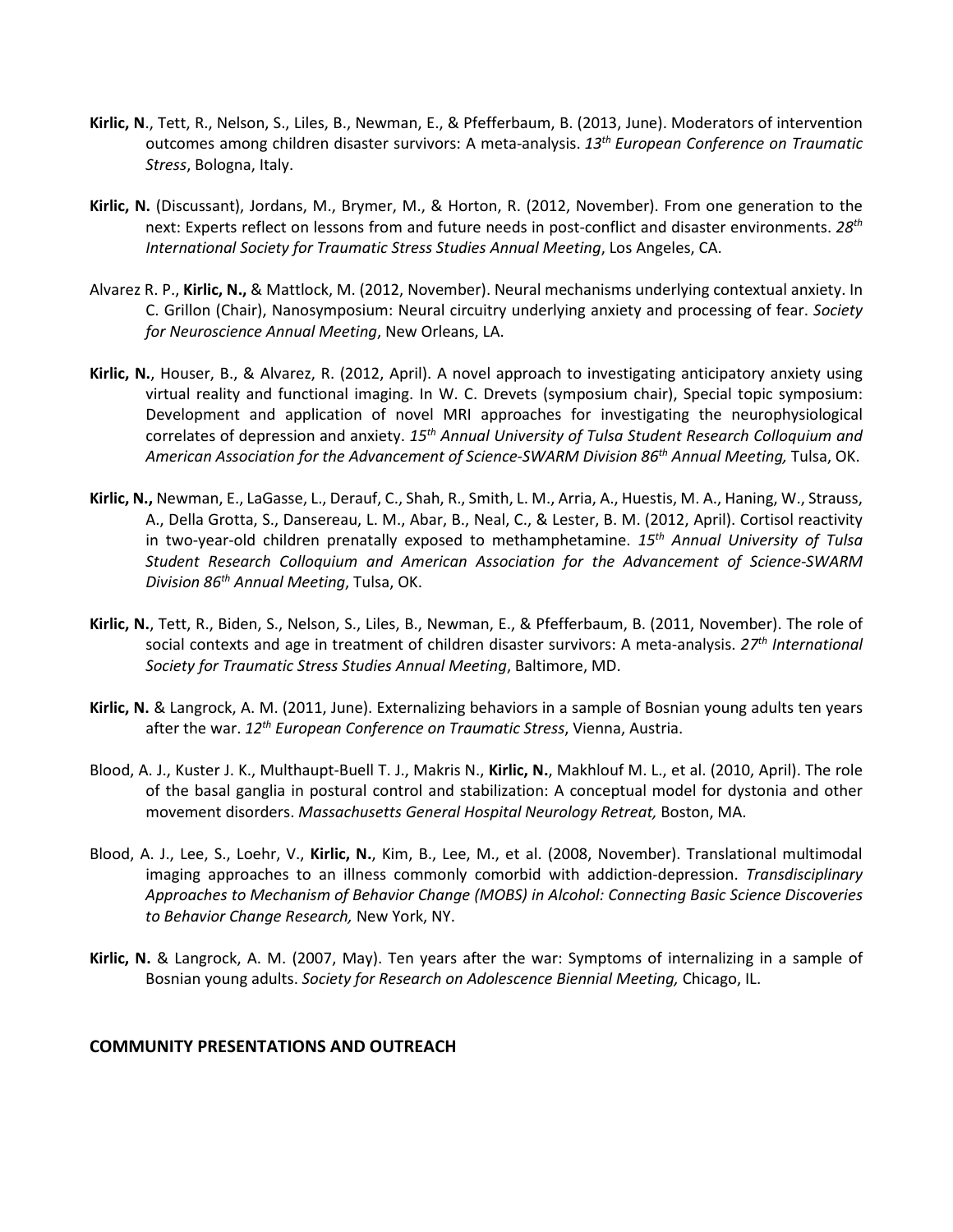- **Kirlic, N.** (2021, August). Early life stress, its consequences, and treatment: a neurobiological perspective. *Sooner Health Access Network Lunch and Learn Series,* Tulsa, OK
- Cochran, G. & **Kirlic, N.,** (2021, April). Your brain, stress, and mindfulness. *Jenks High School,* Jenks, OK.
- **Kirlic, N.,** (2021, April). Your brain, stress, and mindfulness. *Carver Middle School,* Tulsa, OK.
- **Kirlic, N.** (2021, April; 2020, April). Early life stress, its consequences, and treatment: a neurobiological perspective. *Eastern Oklahoma VAHCS Clinical Psychology Internship Didactic Seminar,* Tulsa, OK
- **Kirlic, N.** (2020, December). Mindfulness training as an intervention for teens with early life stress exposure. *Child Protection Coalition,* Tulsa, OK.
- Cohen, Z., Cochran, G., Akeman, E., White, E., **& Kirlic, N.** (2020, July till present; ongoing weekly presentations). Your brain, stress, and mindfulness. *CALM Center – Counseling and Recovery Services of Oklahoma,*  Tulsa, OK.
- **Kirlic, N.,** Aupperle, R, &Kerr, K. (2020, June July). COVID-19 pandemic: healthcare workers empowerment with resilience and optimism (COVID Hero) virtual training series, Tulsa, OK.
- **Kirlic, N.** (2020, June). Stress and Resilience in the time of COVID-19 Pandemic. *Stillwater Young Professionals Association,* Stillwater, OK.
- **Kirlic, N.** (2019, October). Neurofeedback augmented mindfulness training for youth. *Stanford Translational Anxiety Research Lab,* Stanford, CA
- **Kirlic, N.** (2019, October). The neuroscience of early life adversity. *Principles of Neuroscience, The University of Tulsa,* Tulsa, OK.
- **Kirlic, N.** (2019, January). Mind your stress! *Bishop Kelly High School 9th Grade Assembly,* Tulsa, OK.
- **Kirlic, N.** (2018, October). Mindfulness in the era of provider burnout: keeping your fire alive. *Saint Francis Hospital System Physician Wellness Evening,* Tulsa, OK.

#### **GRANT REVIEW EXPERIENCE**

Department of Defense, Congressionally Directed Medical Research Program

#### **PEER REVIEW EXPERIENCE**

Anxiety and Depression Association of America Annual Meeting Biological Psychiatry Brain and Behavior Cognitive, Affective and Behavioral Neuroscience Cognitive Therapy and Research Depression and Anxiety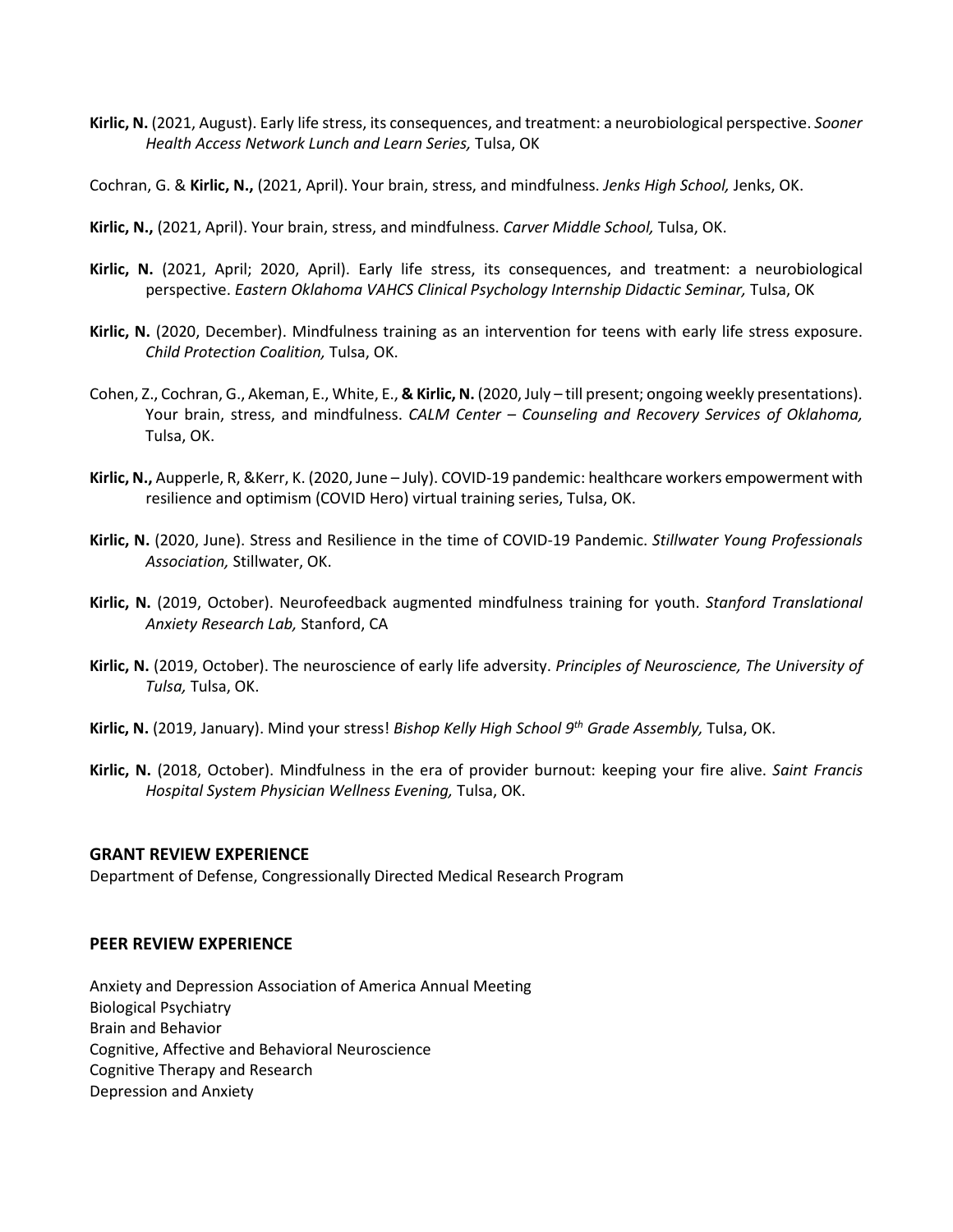International Society for Traumatic Stress Studies Annual Conference Journal of Abnormal Psychology Journal of Affective Disorders Journal of Research on Adolescence Neurobiology of Stress Neuroimage Neuroscience and Behavioral Reviews Neuroscience Neuroscience Letters Progress in Neuropsychopharmacology and Biological Psychiatry

#### **PROFESSIONAL AFFILIATIONS**

| $2018$ – present | Society of Biological Psychiatry                                   |
|------------------|--------------------------------------------------------------------|
| $2014$ – present | Anxiety and Depression Association of America                      |
| 2014             | Society for Neuroscience                                           |
| $2013$ – present | <b>European Society for Traumatic Stress Studies</b>               |
| $2013 - 2016$    | American Psychological Association, Division 56, Trauma Psychology |
| $2010$ – present | International Society for Traumatic Stress Studies                 |
| $2010 - 2011$    | American Psychological Association                                 |
|                  |                                                                    |

## **SPECIALIZED TRAINING & WORKSHOPS**

| 02/2021 | Therapist Training: Wolitzky-Taylor, Kate. Cognitive-Behavioral Therapy for Alcohol Use<br>Disorder. Laureate Institute for Brain Research, Tulsa, OK. |
|---------|--------------------------------------------------------------------------------------------------------------------------------------------------------|
| 07/2020 | Therapist Training: Markowitz, John. Brief Supporting Psychotherapy. Laureate Institute<br>for Brain Research, Tulsa, OK.                              |
| 03/2018 | Therapist training: Biegel, Gina. Mindfulness Based Stress Reduction for Teens.                                                                        |
| 03/2017 | Training: Parsons, Jeffrey. Grant Writing Essentials. Oklahoma State University, Tulsa,<br>OK.                                                         |
| 09/2016 | Training (web-based): Martell, Christopher. Behavioral Activation for Depression.                                                                      |
| 08/2016 | Training: Craske, Michelle. Treatment of Affective Dimensions. UCLA, Los Angeles, CA.                                                                  |
| 09/2015 | Training: Kirsch, Bryan. Motivational Interviewing. New Mexico VA Health Care System,<br>Albuquerque, NM                                               |
| 04/2015 | Training: Martell, Christopher. Behavioral Activation for Depression. Laureate Institute<br>for Brain Research, Tulsa, OK                              |
| 03/2014 | Training: Resick, Patricia. Group Cognitive Processing Therapy. Oklahoma Community<br>Readiness for Military Trauma, Tulsa, OK                         |
| 12/2012 | Training (follow-up): Price, Jennifer. Clinician Administered PTSD Scale (CAPS). Laureate<br>Institute for Brain Research, Tulsa, OK                   |
| 10/2012 | Training: Resick, Patricia. Cognitive Processing Therapy. Oklahoma Community<br>Readiness for Military Trauma, Tulsa, OK                               |
| 04/2012 | Training: Bonebright, Cindy. First Aid. Laureate Institute for Brain Research, Tulsa, OK                                                               |
| 12/2011 | Training: Price, Jennifer. Clinician Administered PTSD scale (CAPS). Laureate Institute for<br>Brain Research, Tulsa, OK                               |